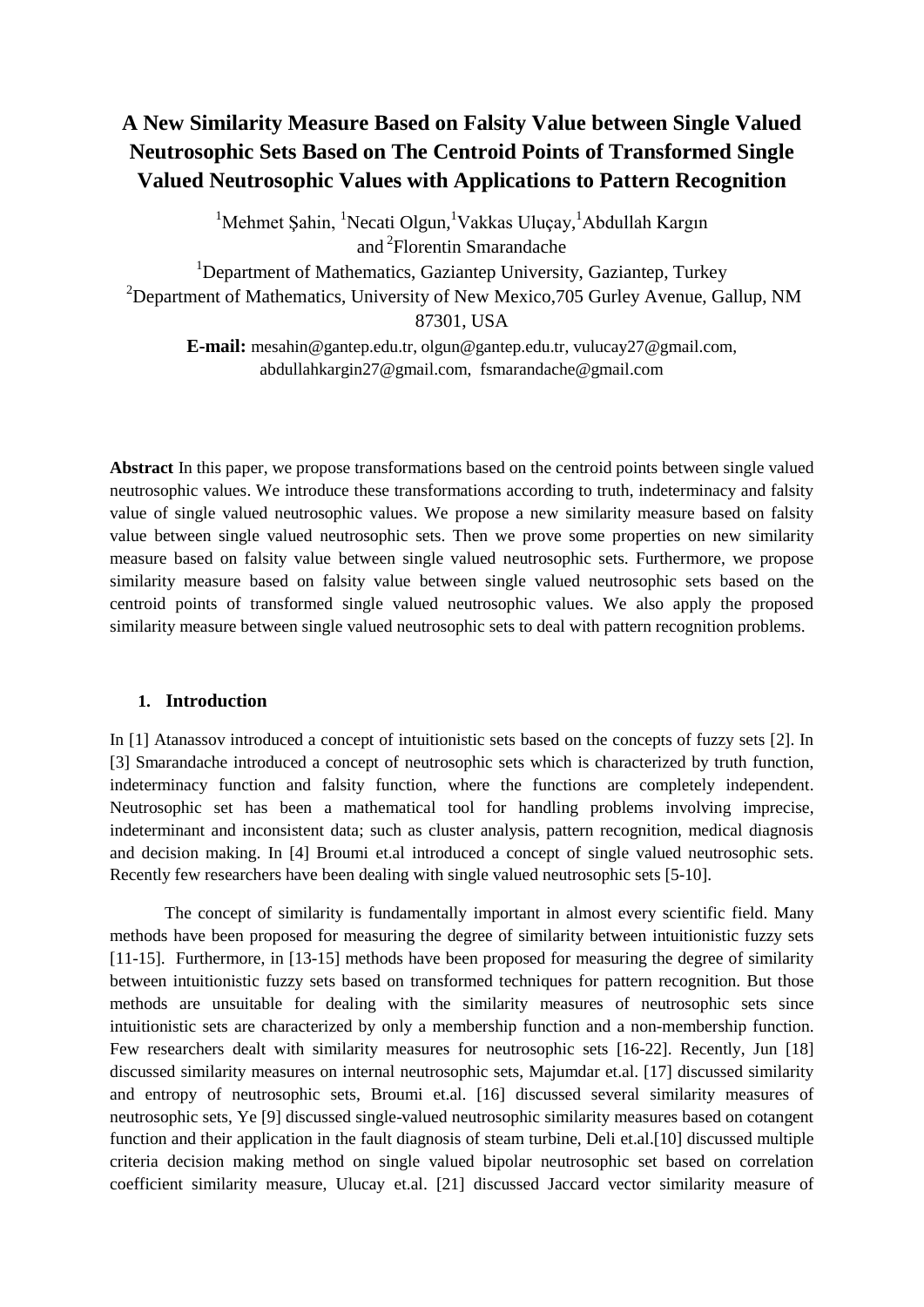bipolar neutrosophic set based on multi-criteria decision making and Ulucay et.al. [22] discussed similarity measure of bipolar neutrosophic sets and their application to multiple criteria decision making.

 In this paper, we propose methods to transform between single valued neutrosophic values based on centroid points. Here, as single valued neutrosophic sets are made up of three functions, to make the transformation functions be applicable to all single valued neutrosophic values, we divide them into four according to their truth, indeterminacy and falsity values. While grouping according to the truth values, we take into account whether the truth values are greater or smaller than the indeterminancy and falsity values. Similarly, while grouping according to the indeterminancy/falsity values, we examine the indeterminancy/falsity values and their greatness or smallness with respect to their remaining two values. We also propose a new method to measure the degree of similarity based on falsity values between single valued neutrosophic sets. Then we prove some properties of new similarity measure based on falsity value between single valued neutrosophic sets. When we take this measure with respect to truth or indeterminancy we show that it does not satisfy one of the conditions of similarity measure. We also apply the proposed new similarity measures based on falsity value between single valued neutrosophic sets to deal with pattern recognition problems. Later, we define the method based on falsity value to measure the degree of similarity between single valued neutrosophic set based on centroid points of transformed single valued neutrosophic values and the similarity measure based on falsity value between single valued neutrosophic sets.

In section 2, we briefly review some concepts of single valued neutrosophic sets [4] and property of similarity measure between single valued neutrosophic sets. In section 3, we define transformations between the single valued neutrosophic values based on centroid points. In section 4, we define the new similarity measures based on falsity value between single valued neutrosophic sets and we prove some properties of new similarity measure between single valued neutroshopic sets. We also apply the proposed method to deal with pattern recognition problems. In section 5, we define the method to measure the degree of similarity based on falsity value between single valued neutrosophic set based on the centroid point of transformed single valued neutrosophic value and we apply the measure to deal with pattern recognition problems. Also we compare the traditional and new methods in pattern recognition problems.

#### **2. Preliminaries**

**Definition2.1** [3]: Let  $U$  be a universe of discourse. The neutrosophic set  $A$  is an object having the farm  $A = \{ (x: T_{A(x)}, I_{A(x)}, F_{A(x)})$ ,  $x \in U \}$  where the functions  $T, I, F: U \rightarrow ]-0, 1^+[$  respectively the degree of membership, the degree of indeterminacy and degree of non-membership of the element  $x \in U$  to the set A with the condition:

$$
0^{-} \leq T_{A(x)} + I_{A(x)} + F_{A(x)} \leq 3^{+}
$$

**Definition 2.2 [4]** Let *U* be a universe of discourse. The single valued neutrosophic set *A* is an object having the farm  $A = \{ (x: T_{A(x)}, I_{A(x)}, F_{A(x)}) \mid x \in U \}$  where the functions  $T, I, F: U \to [0,1]$ respectively the degree of membership, the degree of indeterminacy and degree of non-membership of the element  $x \in U$  to the set A with the condition:

$$
0 \le T_{A(x)} + I_{A(x)} + F_{A(x)} \le 3
$$

**Definition 2.3 [4]** A single valued neutrosophic set *A* is equal to another single valued neutrosophic set B,  $A = B$  if  $\forall x \in U$ ,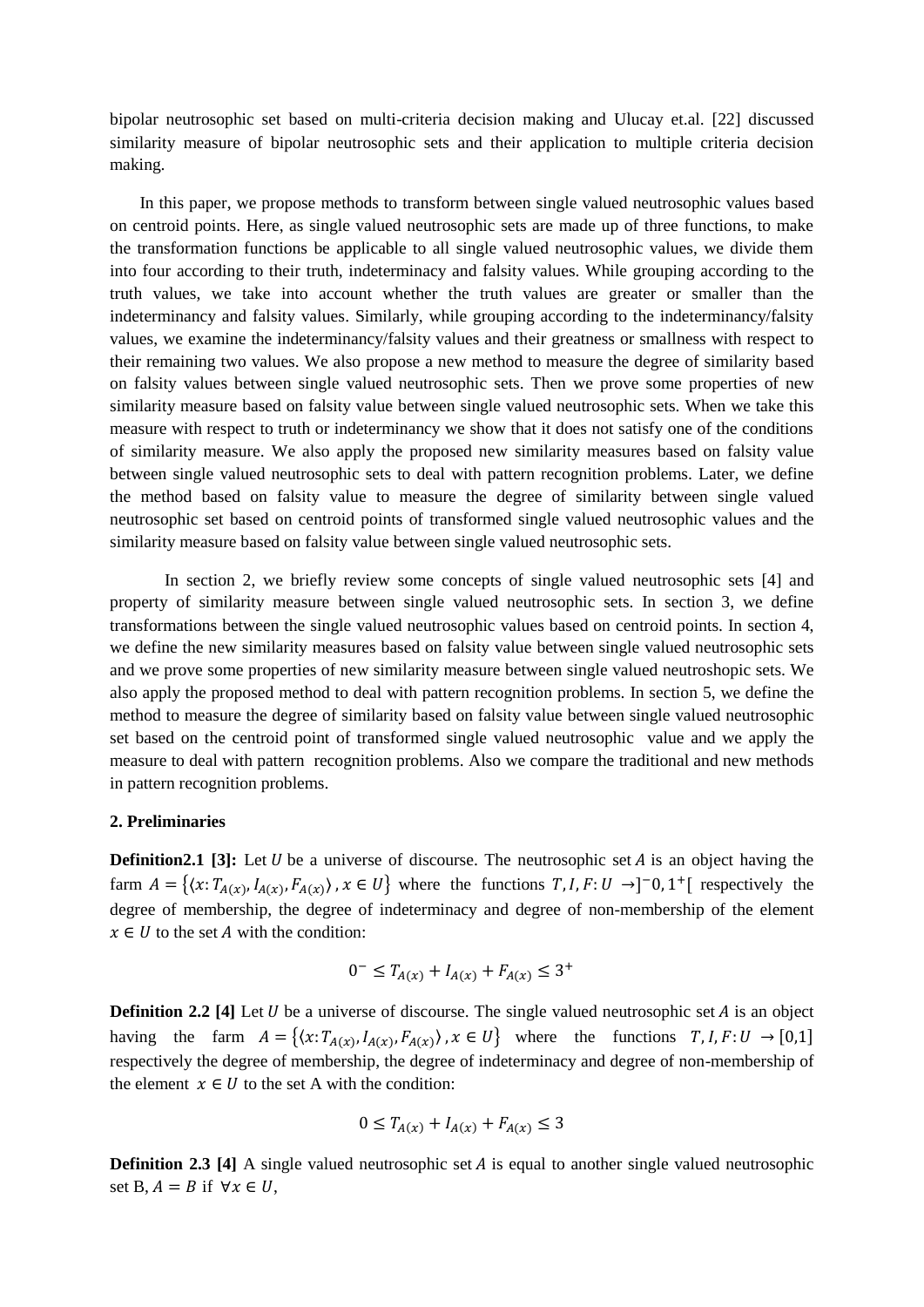$$
T_{A(x)} = T_{B(x)}, \ I_{A(x)} = I_{B(x)}, \ F_{A(x)} = F_{B(x)}.
$$

**Definition2.4 [4]:** A single valued neutrosophic set A is contained in another single valued neutrosophic set B,  $A \subseteq B$  if  $\forall x \in U$ ,

$$
T_{A(x)} \le T_{B(x)}, \ I_{A(x)} \le I_{B(x)}, \ F_{A(x)} \ge F_{B(x)}.
$$

**Definition2.5 [16]:** (Axiom of similarity measure)

A mapping  $S(A, B)$ :  $NS_{(\chi)} \times NS_{(\chi)} \rightarrow [0,1]$ , where  $NS_{(\chi)}$  denotes the set of all NS in  $x = \{x_1, \dots, x_n\}$ , is said to be the degree of similarity between A and B if it satisfies the following conditions:

 $sP_1$ )  $0 \leq S(A, B) \leq 1$ 

 $sp_2$ )  $S(A, B) = 1$  if and only if  $A = B$ ,  $\forall A, B \in NS$ 

 $S(P_3) S(A, B) = S(B, A)$ 

 $sp_4$ ) If  $A \subseteq B \subseteq C$  for all  $A, B, C \in NS$ , then  $S(A, B) \geq S(A, C)$  and  $S(B, C) \geq S(A, C)$ .

#### **3. The Transformation Techniques between Single Valued Neutrosophic Sets**

 In this section, we propose transformation techniques between a single valued neutrosophic value  $\langle T_{A(x_i)}$ ,  $I_{A(x_i)}$ ,  $F_{A(x_i)}\rangle$  and a single valued neutrosophic value  $C_{(x_i)}$ . Here  $\langle T_{A(x_i)}$ ,  $I_{A(x_i)}$ ,  $F_{A(x_i)}\rangle$  denote the single valued neutrosophic value of the element  $x_i$  belonging to the to the single valued neutrosophic set A, and  $C_{A(x_i)}$  is the center of a triangle (SLK) which was obtained by the transformation on the three-dimensional  $Z - Y - M$  plane.

First we transform single valued neutrosophic values according to their distinct  $T_A$ ,  $I_A$ ,  $F_A$  values in three parts.

#### **3.1 Transformation According to the Truth Value**

In this section, we group the single valued neutrosophic values after the examination of their truth values  $T_A$ 's greatness or smallness against  $I_A$  and  $F_A$  values. We will shift the  $T_{A(x_i)}$  and  $F_{A(x_i)}$  values on the Z – axis and  $T_{A(x_i)}$  and  $I_{A(x_i)}$  values on the Y – axis onto each other. We take the  $F_{A(x_i)}$  value on the  $M$  – axis. The shifting on the Z and Y planes are made such that we shift the smaller value to the difference of the greater value and 2, as shown in the below figures.

#### **1. First Group**

For the single valued neutrosophic value  $\langle T_{A}(x_i), I_{A}(x_i), F_{A}(x_i) \rangle$ , if

$$
T_{A(x_i)} \leq F_{A(x_i)}
$$

and

 $T_{A(x_i)} \leq I_{A(x_i)}$ ,

as shown in the figure below, we transformed  $\langle T_{A}(x_i), I_{A}(x_i), F_{A}(x_i) \rangle$ into the single valued neutrosophic value  $C_{A(x_i)}$ , the center of the SKL triangle, where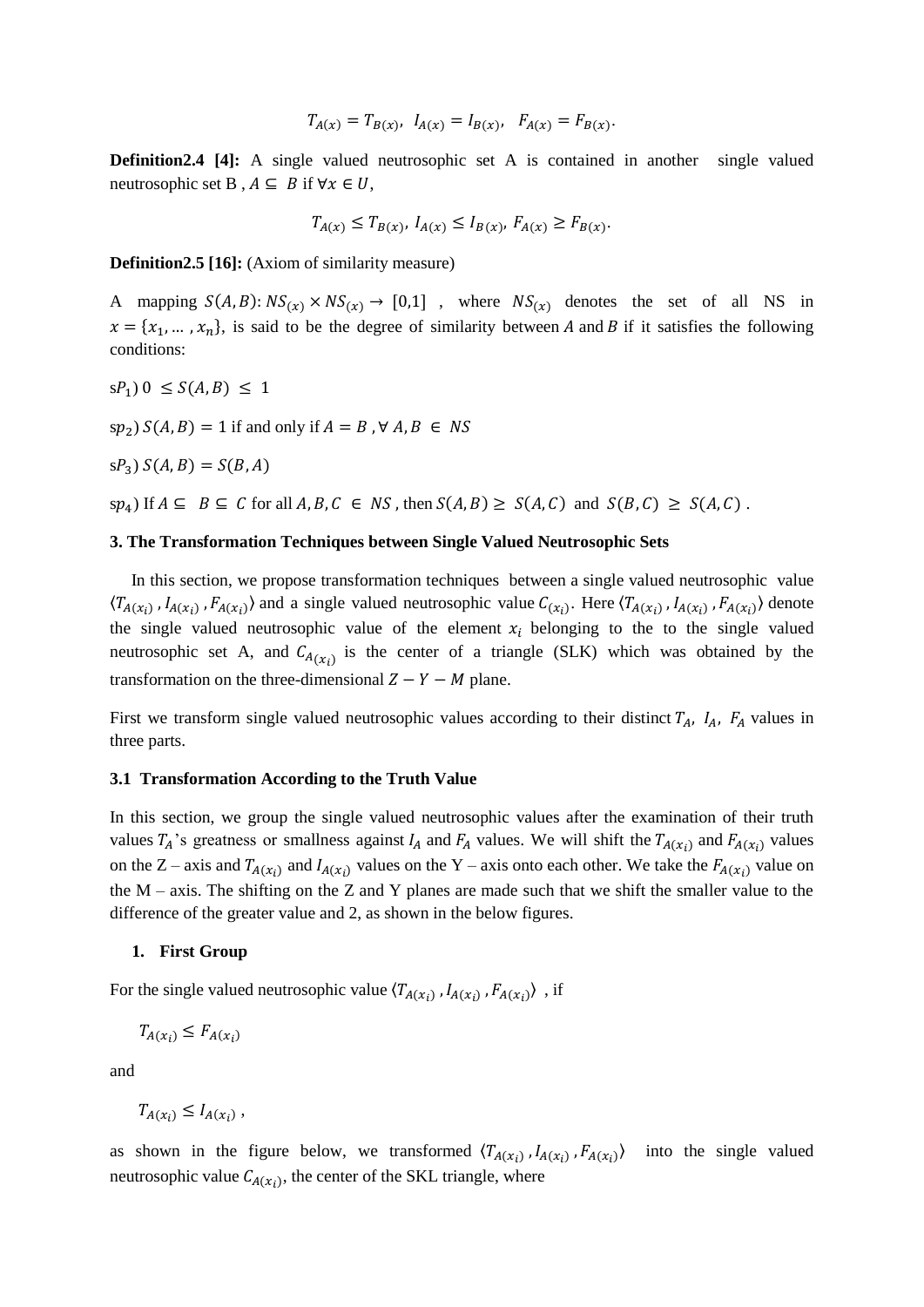$$
S_{(Ax_i)} = (T_{A(x_i)}, \t T_{A(x_i)}, \t F_{A(x_i)})
$$
  
\n
$$
K_{(Ax_i)} = (2 - F_{A(x_i)}, T_{A(x_i)}, F_{A(x_i)})
$$
  
\n
$$
L_{(Ax_i)} = (T_{A(x_i)}, 2 - I_{A(x_i)}, F_{A(x_i)})
$$



Here, as

$$
T_{C_A(x_i)} = T_{A(x_i)} + \frac{\left(2 - F_{A(x_i)} - T_{A(x_i)}\right)}{3} = \frac{2 - F_{A(x_i)} + 2T_{A(x_i)}}{3}
$$

$$
I_{C_A(x_i)} = T_{A(x_i)} + \frac{\left(2 - I_{A(x_i)} - T_{A(x_i)}\right)}{3} = \frac{2 - I_{A(x_i)} + 2T_{A(x_i)}}{3}
$$

and

$$
F_{C_A(x_i)} = F_{A(x_i)} ,
$$

we have

$$
C_{A(x_i)} = \left(\frac{2 - F_{A(x_i)} + 2 T_{A(x_i)}}{3}, \frac{2 - I_{A(x_i)} + 2 T_{A(x_i)}}{3}, F_{A(x_i)}\right).
$$

# **2. Second Group**

For the single valued neutrosophic value  $\langle T_{A(x_i)}, I_{A(x_i)}, F_{A(x_i)} \rangle$ , if

 $T_{A(x_i)} \geq F_{A(x_i)}$ 

and

 $T_{A(x_i)} \geq I_{A(x_i)},$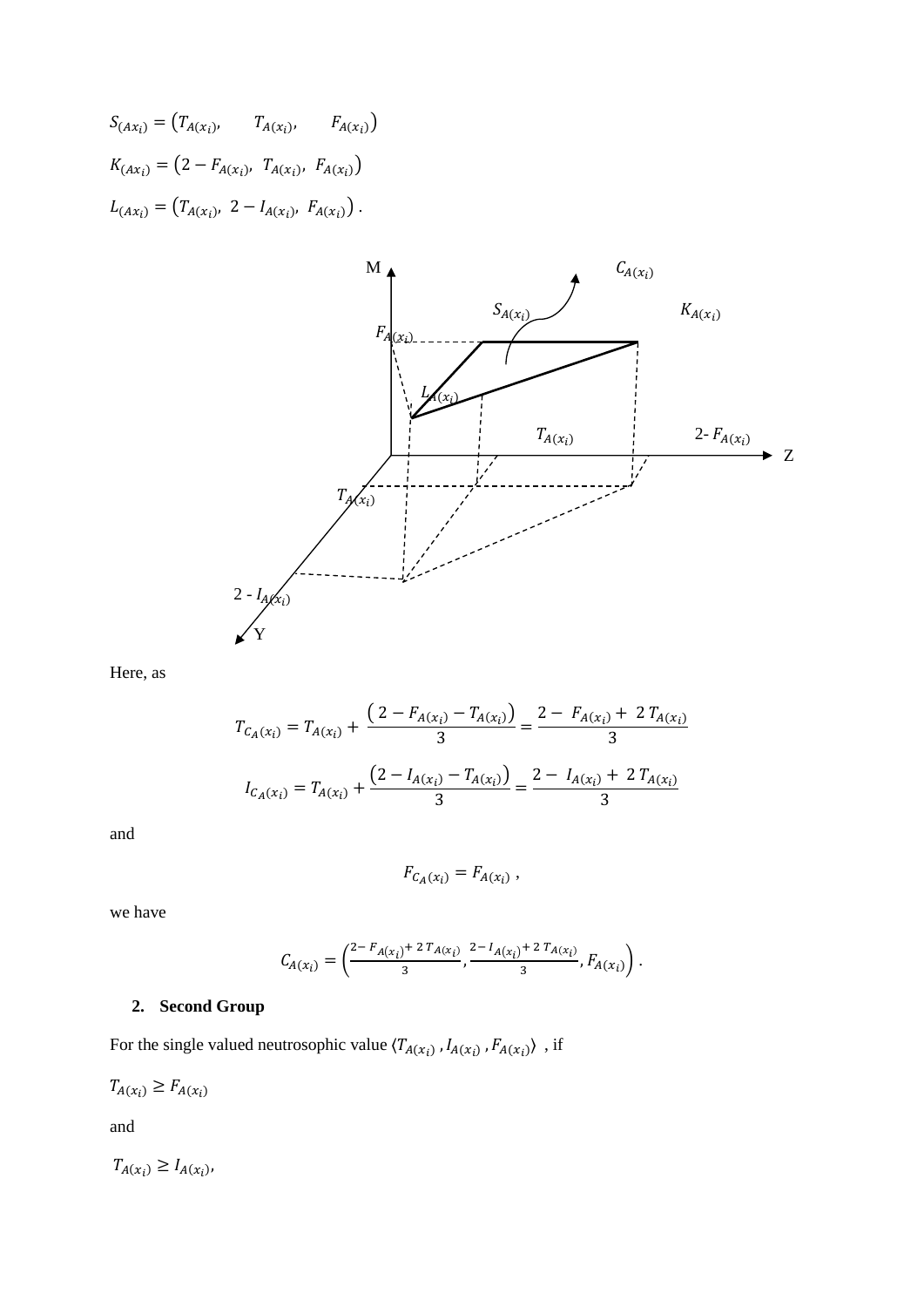as shown in the figure below, we transformed  $\langle T_{A(x_i)}, I_{A(x_i)}, F_{A(x_i)}\rangle$  into the single valued neutrosophic value  $C_{A(x_i)}$ , the center of the SKL triangle, where

$$
S_{A(x_i)} = (F_{A(x_i)}, I_{A(x_i)}, F_{A(x_i)})
$$
  
\n
$$
L_{A(x_i)} = (F_{A(x_i)}, 2 - T_{A(x_i)}, F_{A(x_i)})
$$
  
\n
$$
K_{A(x_i)} = (2 - T_{A(x_i)}, I_{A(x_i)}, F_{a(x_i)})
$$



Here, as

$$
T_{C_A(x_i)} = F_{A(x_i)} + \frac{\left(2 - T_{A(x_i)} - F_{A(x_i)}\right)}{3} = \frac{2 - T_{A(x_i)} + 2 F_{A(x_i)}}{3}
$$

$$
I_{C_A(x_i)} = I_{A(x_i)} + \frac{\left(2 - T_{A(x_i)} - I_{A(x_i)}\right)}{3} = \frac{2 - T_{A(x_i)} + 2 I_{A(x_i)}}{3}
$$

and

$$
F_{C_A(x_i)} = F_{A(x_i)},
$$

we have

$$
C_{A(x_i)} = \left(\frac{2 - T_{A(x_i)} + 2 F_{A(x_i)}}{3}, \frac{2 - T_{A(x_i)} + 2I_{A(x_i)}}{3}, F_{A(x_i)}\right).
$$

## **3. Third Group**

For the single valued neutrosophic value  $\langle T_{A(x_i)}, I_{A(x_i)}, F_{A(x_i)} \rangle$ , if  $I_{A(x_i)} \leq T_{A(x_i)} \leq F_{A(x_i)}$ , as shown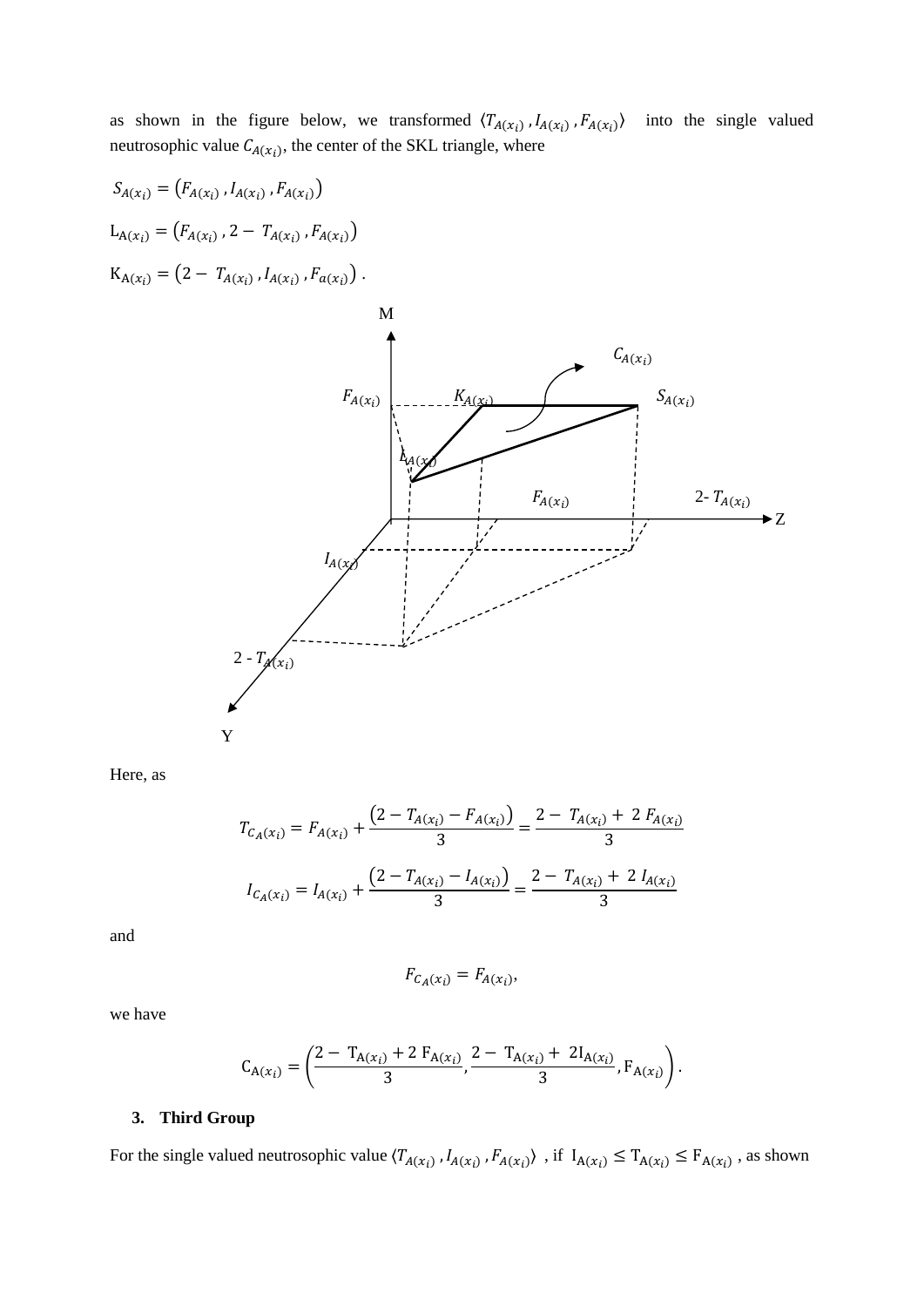in the figure below, we transformed  $(T_{A(x_i)}, I_{A(x_i)}, F_{A(x_i)})$  into the single valued neutrosophic value  $C_{A(x_i)}$ , the center of the SKL triangle, where

$$
S_{A(x_i)} = (T_{A(x_i)}, T_{A(x_i)}, F_{A(x_i)})
$$

 $L_{A(x_i)} = (T_{A(x_i)}, 2 - T_{A(x_i)}, F_{A(x_i)})$  $K_{A(x_i)} = (2 - F_{A(x_i)}, \ I_{A(x_i)}, \ F_{A(x_i)})$ .



Here, as

$$
T_{C_A(x_i)} = T_{A(x_i)} + \frac{\left(2 - F_{A(x_i)} - T_{A(x_i)}\right)}{3} = \frac{2 - F_{A(x_i)} + 2T_{A(x_i)}}{3}
$$

$$
I_{C_A(x_i)} = I_{A(x_i)} + \frac{\left(2 - T_{A(x_i)} - I_{A(x_i)}\right)}{3} = \frac{2 - T_{A(x_i)} + 2I_{A(x_i)}}{3}
$$

and

$$
F_{C_A(x_i)} = F_{A(x_i)}
$$

we have

$$
C_{A(x_i)} = \left(\frac{2 - F_{A(x_i)} + 2 T_{A(x_i)}}{3}, \frac{2 - T_{A(x_i)} + 2 I_{A(x_i)}}{3}, F_{A(x_i)}\right).
$$

## **4. Fourth Group**

For the single valued neutrosophic value  $\langle T_{A(x_i)}, I_{A(x_i)}, F_{A(x_i)} \rangle$ , if  $F_{A(x_i)} \leq T_{A(x_i)} \leq I_{A(x_i)}$ ,

as shown in the figure below, we transformed  $(T_{A(x_i)}, I_{A(x_i)}, F_{A(x_i)})$  into the single valued neutrosophic value  $C_{A(x_i)}$ , the center of the SKL triangle, where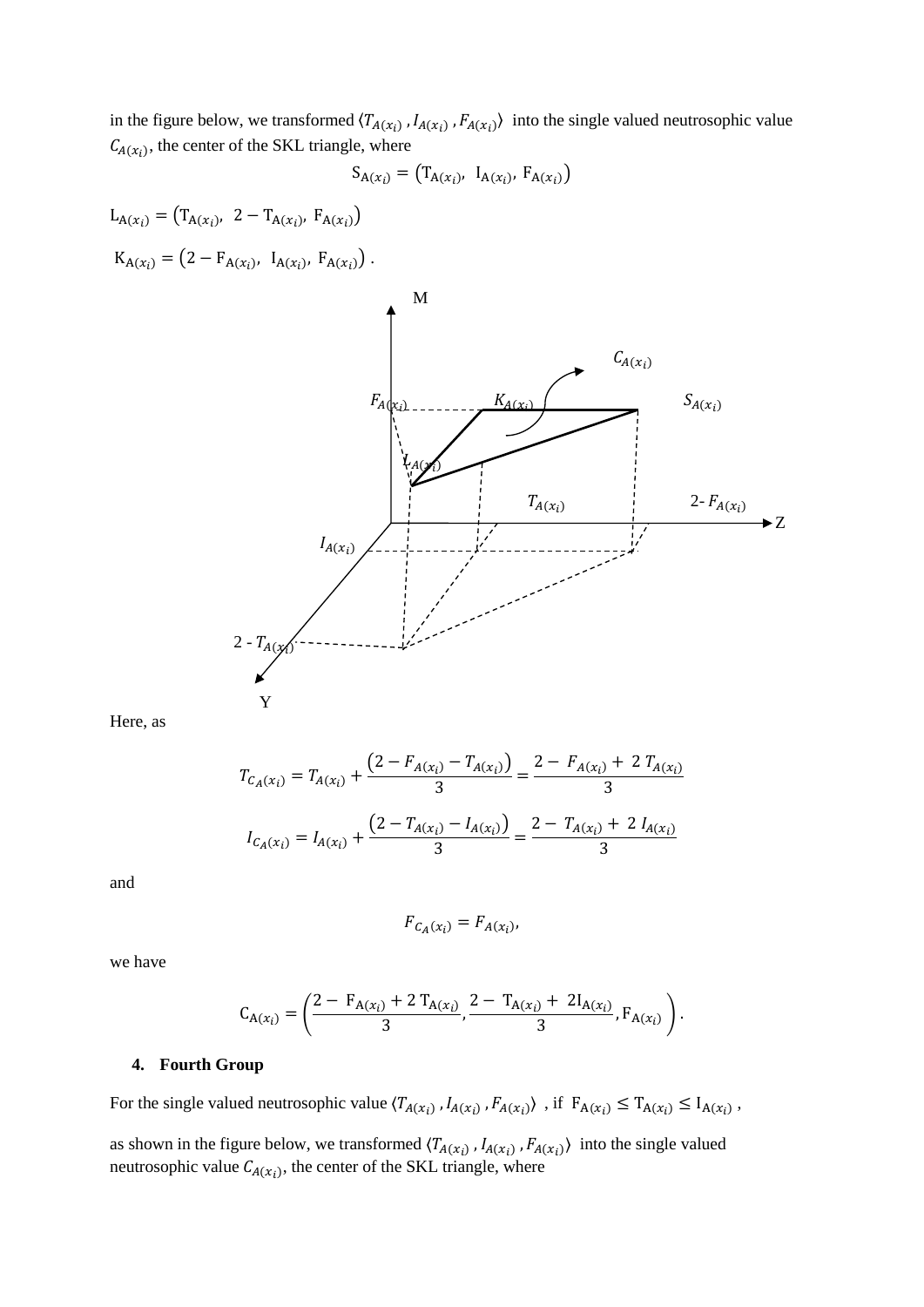



Here, as

$$
T_{C_A(x_i)} = F_{A(x_i)} + \frac{(2 - T_{A(x_i)} - F_{A(x_i)})}{3} = \frac{2 - T_{A(x_i)} + 2 F_{A(x_i)}}{3}
$$

$$
I_{C_A(x_i)} = T_{A(x_i)} + \frac{(2 - I_{A(x_i)} - T_{A(x_i)})}{3} = \frac{2 - I_{A(x_i)} + 2 T_{A(x_i)}}{3}
$$

and

$$
F_{C_A(x_i)} = F_{A(x_i)},
$$

we have

$$
C_{A(x_i)} = \left(\frac{2 - T_{A(x_i)} + 2 F_{A(x_i)}}{3}, \frac{2 - I_{A(x_i)} + 2 T_{A(x_i)}}{3}, F_{A(x_i)}\right).
$$

**Example 3.1.1** Transform the following single valued neutrosophic values according to their truth values.

 $\langle0.2,\ 0.5,\ 0.7\rangle\,,\ \langle0.9,\ 0.4,\ 0.5\rangle\,,\ \langle0.3,\ 0.2,\ 0.5\rangle\,,\ \langle0.3,\ 0.2,\ 0.4\rangle\,.$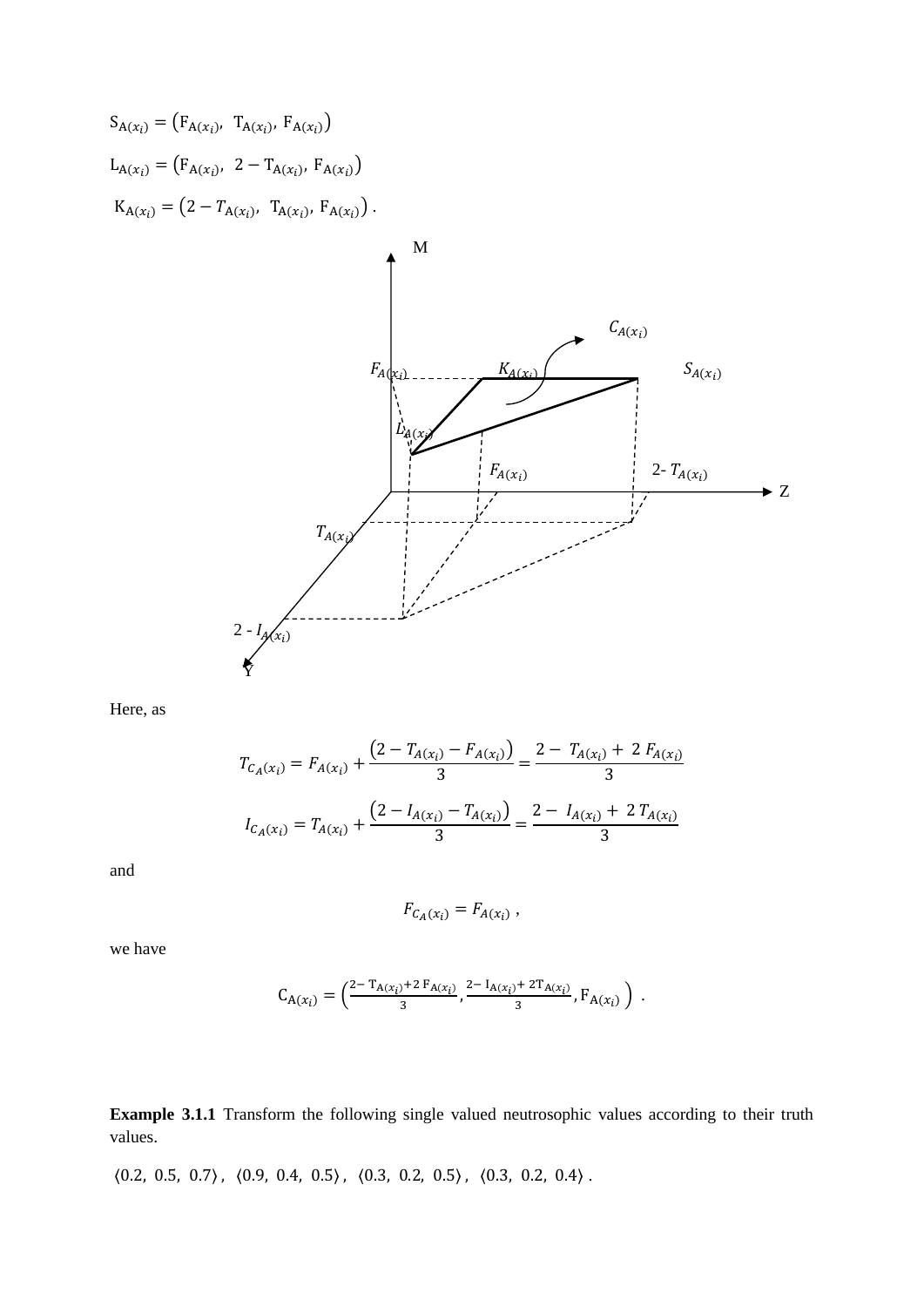i.  $(0.2, 0.5, 0.7)$  single valued neutrosophic value belongs to the first group.

The center is calculated by the formula,  $C_{A}(x_i) = \left(\frac{2 - F_{A}(x_i) + 2 T_{A}(x_i)}{3}\right)$  $\frac{1}{3} + \frac{2T_{A(x_i)}}{3}, \frac{2 - I_{A(x_i)} + 2T_{A(x_i)}}{3}$  $\frac{R(x_i)}{3}, F_{A(x_i)}$ and we have  $C_{A(x)} = (0.566, 0.633, 0.7)$ .

ii.  $(0.9, 0.4, 0.5)$  single valued neutrosophic value is in the second group.

The center for the values of the second group is,  $C_{A}(x_i) = \left(\frac{2 - T_{A}(x_i) + 2 F_{A}(x_i)}{3}\right)$  $\frac{1}{3}$  +2 F<sub>A(x<sub>i</sub>)</sub>,  $\frac{2-T_{A(x_i)}+2I_{A(x_i)}}{3}$  $\frac{1}{3}$ ,  $F_{A(x_i)}$ 

and for  $(0.9, 0.4, 0.5), C_{A(x)} = (0.7, 0.633, 0.5)$ .

iii.  $(0.3, 0.2, 0.5)$  single valued neutrosophic value belongs to the third group.

The formula for the center of  $\langle 0.3, 0.2, 0.5 \rangle$  is  $C_{A(x_i)} = \left(\frac{2 - F_{A(x_i)} + 2 T_{A(x_i)}}{3}\right)$  $\frac{1}{3}$  + 2 T<sub>A(x<sub>i</sub>)</sub> + 2<sup>T</sup><sub>A(x<sub>i</sub>)</sub> + 2<sup>I</sup><sub>A(x<sub>i</sub>)</sub>  $\frac{1}{3}$ ,  $F_{A(x_i)}$ and therefore we have  $C_{A(x)} = \langle 0.7, 0.7, 0.5 \rangle$ .

iv.  $(0.3, 0.2, 0.4)$  single valued neutrosophic value is in the third group and the center is calculated to be  $C_{A(x)} = \langle 0.733, 0.7, 0.4 \rangle$ .

**Corollary 3.1.2** The corners of the triangles obtained using the above method need not be single valued neutrosophic values but by definition, trivially their centers are.

**Note 3.1.3** As for the single valued neutrosophic value  $\langle 1, 1, 1 \rangle$  there does not exist any transformable triangle in the above four groups, we take its transformation equal to itself.

**Corollary 3.1.4** If  $F_{A(x_i)} = T_{A(x_i)} = I_{A(x_i)}$  the transformation gives the same value in all four groups. Also, if  $T_{A(x_i)} = I_{A(x_i)} \le F_{A(x_i)}$ , then the value in the first group is equal to the one in the third group and if  $F_{A(x_i)} \leq T_{A(x_i)} = I_{A(x_i)}$ , the value in the second group is equal to the value in the fourth group. Similarly, if  $T_{A(x_i)} = F_{A(x_i)} \leq I_{A(x_i)}$ , then the value in the first group is equal to the value in the fourth group and if  $I_{A(x_i)} \leq T_{A(x_i)} = F_{A(x_i)}$ , the value in the second group is equal to the one in the third group.

#### **3.2 Transformation According to the Indeterminancy Value**

In this section, we group the single valued neutrosophic values after the examination of their indeterminancy values  $I_A$ 's greatness or smallness against  $T_A$  and  $F_A$  values. We will shift the  $I_{A}(x_i)$ and  $F_{A(x_i)}$  values on the Z – axis and  $T_{A(x_i)}$  and  $I_{A(x_i)}$  values on the Y – axis onto each other. We take the  $F_{A}(x_i)$  value on the M – axis. The shifting on the Z and Y planes are made such that we shift the smaller value to the difference of the greater value and 2, as shown in the below figures.

### **1. First Group**

For the single valued neutrosophic value  $\langle T_{A}(x_i), I_{A}(x_i), F_{A}(x_i) \rangle$ , if

$$
I_{A(x_i)} \le F_{A(x_i)}
$$
  
and 
$$
I_{A(x_i)} \le F_{A(x_i)}
$$

,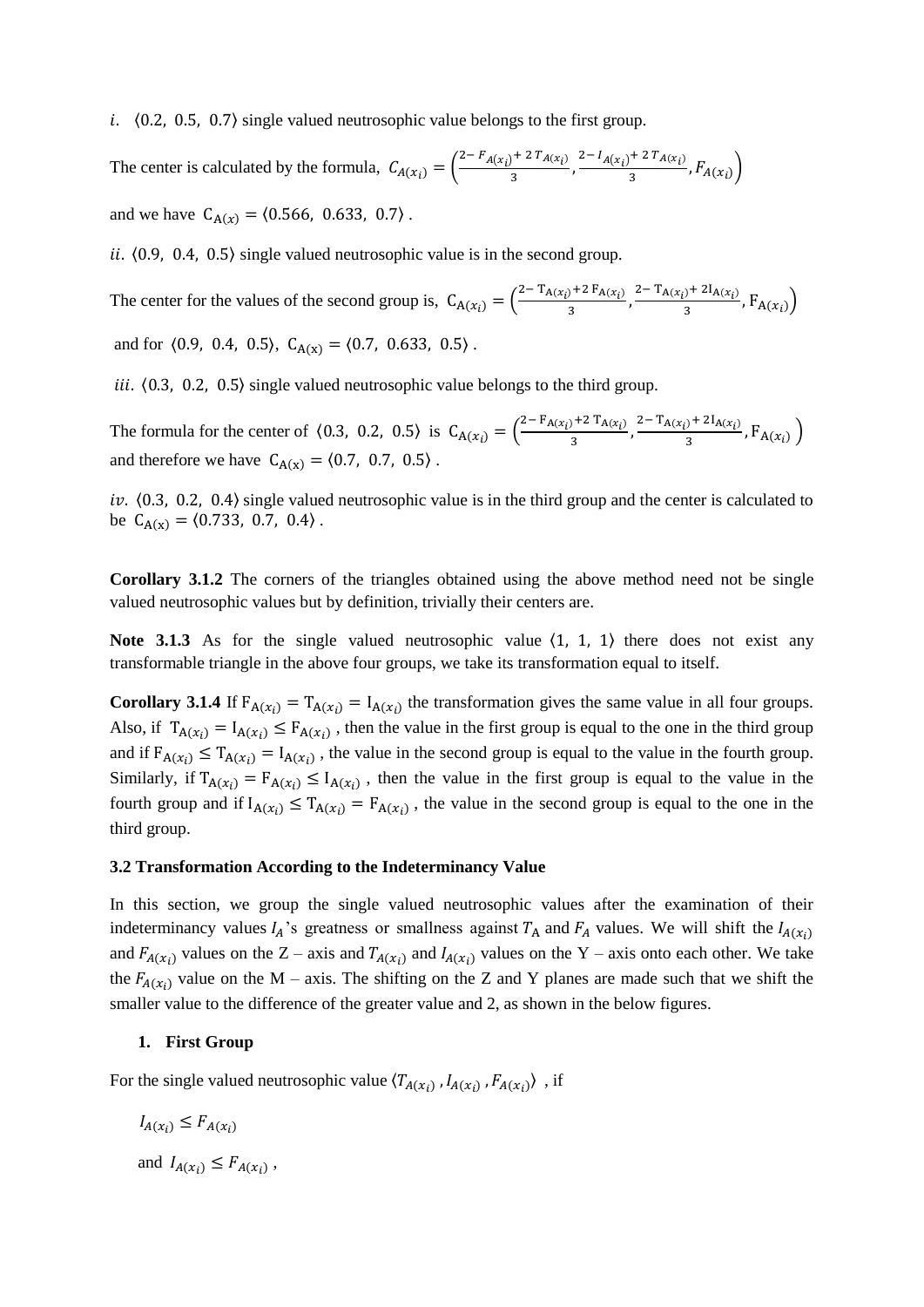as shown in the figure below, we transformed  $\langle T_{A(x_i)}, I_{A(x_i)}, F_{A(x_i)}\rangle$  into the single valued neutrosophic value  $C_{A(x_i)}$ , the center of the SKL triangle, where



We transformed the single valued neutrosophic value  $(T_{A(x_i)}, I_{A(x_i)}, F_{A(x_i)})$  into the center of the SKL triangle, namely  $C_{A(x_i)}$ . Here, as

$$
T_{C_A(x_i)} = I_{A(x_i)} + \frac{\left(2 - F_{A(x_i)} - I_{A(x_i)}\right)}{3} = \frac{2 - F_{A(x_i)} + 2 I_{A(x_i)}}{3}
$$

$$
I_{C_A(x_i)} = T_{A(x_i)} + \frac{\left(2 - T_{A(x_i)} - I_{A(x_i)}\right)}{3} = \frac{2 - T_{A(x_i)} + 2 I_{A(x_i)}}{3}
$$

and

$$
F_{C_A(x_i)} = F_{A(x_i)},
$$

we have

$$
C_{A(x_i)} = \left(\frac{2 - F_{A(x_i)} + 2 I_{A(x_i)}}{3}, \frac{2 - T_{A(x_i)} + 2 I_{A(x_i)}}{3}, F_{A(x_i)}\right).
$$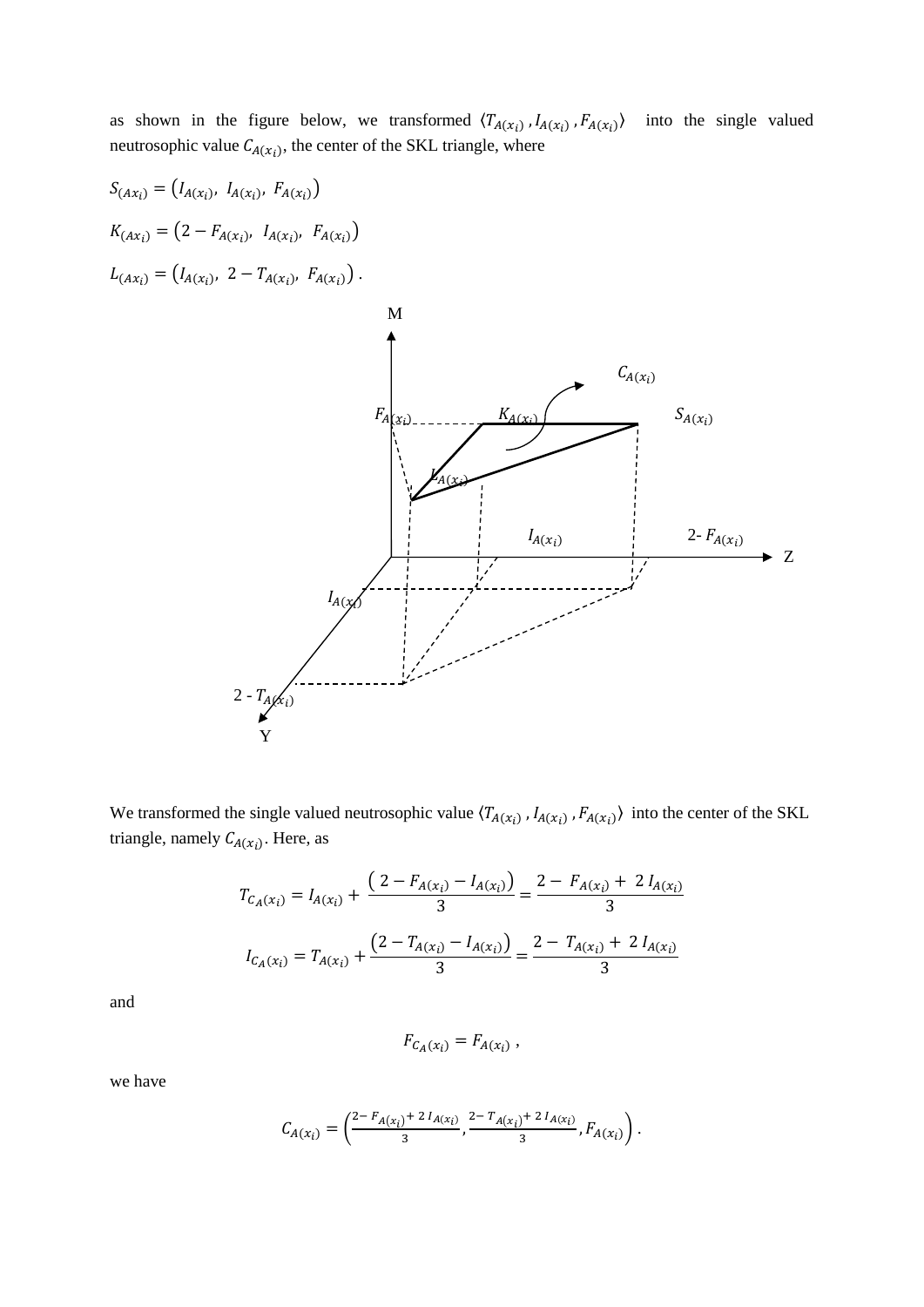## **2. Second Group**

For the single valued neutrosophic value  $\langle T_{A(x_i)}$ ,  $I_{A(x_i)}$ ,  $F_{A(x_i)}\rangle$ , if

$$
I_{A(x_i)} \ge F_{A(x_i)} \text{ and}
$$
  

$$
I_{A(x_i)} \ge F_{A(x_i)},
$$

as shown in the figure below, we transformed  $\langle T_{A(x_i)}, I_{A(x_i)}, F_{A(x_i)}\rangle$  into the single valued neutrosophic value  $C_{A(x_i)}$ , the center of the SKL triangle, where



Here, as

$$
T_{C_A(x_i)} = F_{A(x_i)} + \frac{\left(2 - I_{A(x_i)} - F_{A(x_i)}\right)}{3} = \frac{2 - I_{A(x_i)} + 2 F_{A(x_i)}}{3}
$$

$$
I_{C_A(x_i)} = T_{A(x_i)} + \frac{\left(2 - I_{A(x_i)} - T_{A(x_i)}\right)}{3} = \frac{2 - I_{A(x_i)} + 2 T_{A(x_i)}}{3}
$$

$$
F_{\mathcal{C}_A(x_i)} = F_{A(x_i)},
$$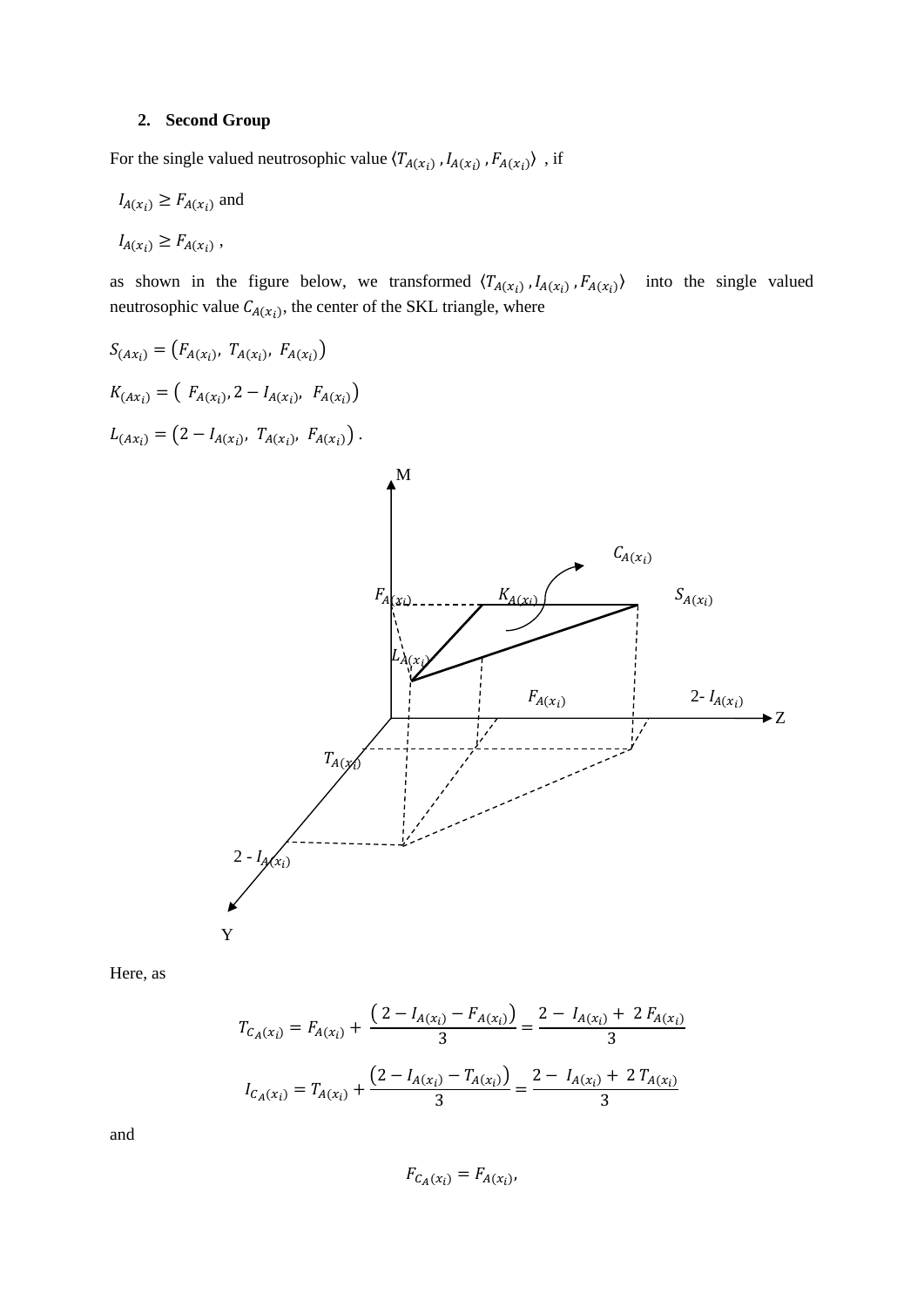we have

$$
C_{A(x_i)} = \left(\frac{2 - I_{A(x_i)} + 2 F_{A(x_i)}}{3}, \frac{2 - I_{A(x_i)} + 2 T_{A(x_i)}}{3}, F_{A(x_i)}\right).
$$

## **3. Third Group**

For the single valued neutrosophic value  $\langle T_{A(x_i)}, I_{A(x_i)}, F_{A(x_i)} \rangle$ , if  $T_{A(x_i)} \leq I_{A(x_i)} \leq F_{A(x_i)}$ ,

as shown in the figure below, we transformed  $\langle T_{A}(x_i), I_{A}(x_i), F_{A}(x_i) \rangle$  into the single valued neutrosophic value  $C_{A(x_i)}$ , the center of the SKL triangle, where



Here as

$$
T_{C_A(x_i)} = I_{A(x_i)} + \frac{\left(2 - F_{A(x_i)} - I_{A(x_i)}\right)}{3} = \frac{2 - F_{A(x_i)} + 2 I_{A(x_i)}}{3}
$$

$$
I_{C_A(x_i)} = T_{A(x_i)} + \frac{\left(2 - I_{A(x_i)} - T_{A(x_i)}\right)}{3} = \frac{2 - I_{A(x_i)} + 2 T_{A(x_i)}}{3}
$$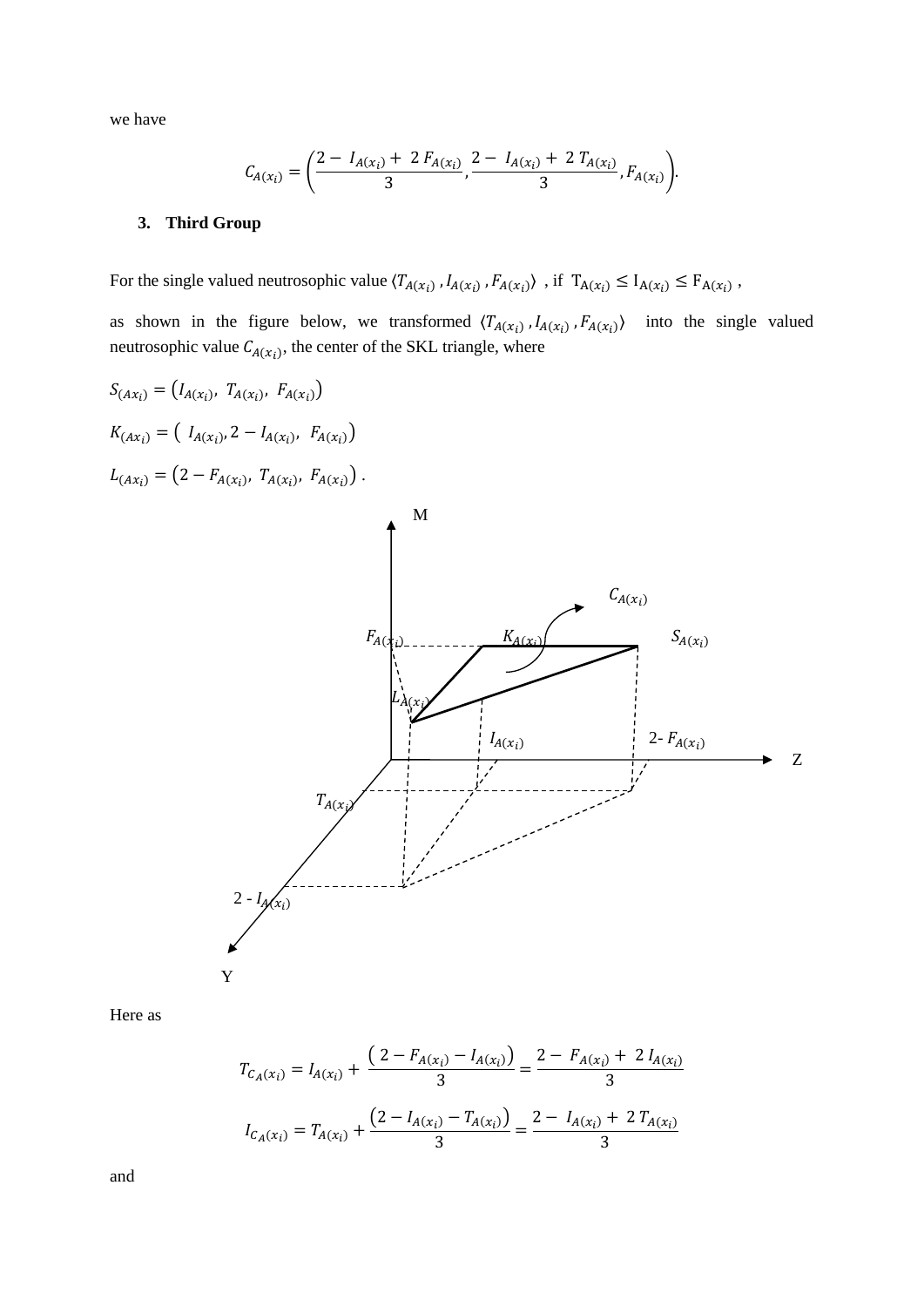$$
F_{\mathcal{C}_A(x_i)} = F_{A(x_i)},
$$

we have

$$
C_{A(x_i)} = \left(\frac{2 - F_{A(x_i)} + 2 I_{A(x_i)}}{3}, \frac{2 - I_{A(x_i)} + 2 T_{A(x_i)}}{3}, F_{A(x_i)}\right).
$$

## **4. Fourth Group**

For the single valued neutrosophic value  $\langle T_{A(x_i)}, I_{A(x_i)}, F_{A(x_i)} \rangle$ , if  $F_{A(x_i)} \leq I_{A(x_i)} \leq T_{A(x_i)}$ ,

as shown in the figure below, we transformed  $\langle T_{A(x_i)}, I_{A(x_i)}, F_{A(x_i)}\rangle$  into the single valued neutrosophic value  $C_{A(x_i)}$ , the center of the SKL triangle, where

$$
S_{(Ax_i)} = (F_{A(x_i)}, I_{A(x_i)}, F_{A(x_i)})
$$
  
\n
$$
K_{(Ax_i)} = (F_{A(x_i)}, 2 - T_{A(x_i)}, F_{A(x_i)})
$$
  
\n
$$
L_{(Ax_i)} = (2 - I_{A(x_i)}, I_{A(x_i)}, F_{A(x_i)})
$$



Here, as

$$
T_{C_A(x_i)} = F_{A(x_i)} + \frac{\left(2 - I_{A(x_i)} - F_{A(x_i)}\right)}{3} = \frac{2 - I_{A(x_i)} + 2 F_{A(x_i)}}{3}
$$

$$
I_{C_A(x_i)} = I_{A(x_i)} + \frac{\left(2 - T_{A(x_i)} - I_{A(x_i)}\right)}{3} = \frac{2 - T_{A(x_i)} + 2 I_{A(x_i)}}{3}
$$

$$
F_{C_A(x_i)} = F_{A(x_i)}
$$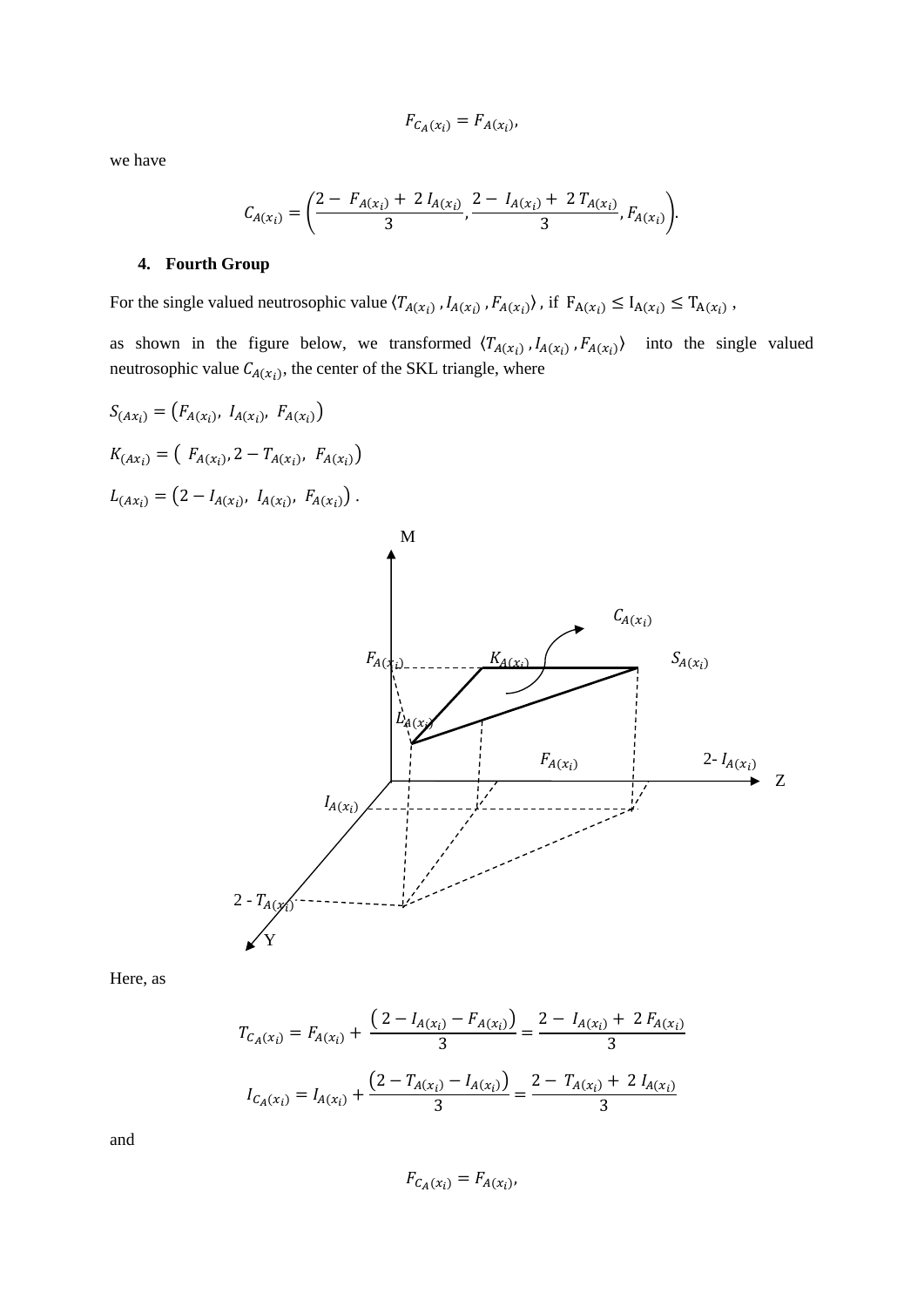we have

$$
C_{A(x_i)} = \left(\frac{2 - I_{A(x_i)} + 2 F_{A(x_i)}}{3}, \frac{2 - T_{A(x_i)} + 2 I_{A(x_i)}}{3}, F_{A(x_i)}\right).
$$

**Example 3.2.1**: Transform the single neutrosophic values of Example 3.1.3 ,

〈0.2, 0.5, 0.7〉 , 〈0.9, 0.4, 0.5〉 , 〈0.3, 0.2, 0.5〉 , 〈0.3, 0.2, 0.4〉 according to their indeterminancy values.

i.  $(0.2, 0.5, 0.7)$  single valued neutrosophic value is in the third group. The center is given by the formula

$$
C_{A(x_i)} = \left(\frac{2 - F_{A(x_i)} + 2 I_{A(x_i)}}{3}, \frac{2 - I_{A(x_i)} + 2 T_{A(x_i)}}{3}, F_{A(x_i)}\right),
$$

and so  $C_{A(x)} = \langle 0.766, 0.633, 0.7 \rangle$ .

ii.  $(0.9, 0.4, 0.5)$  single valued neutrosophic value is in the first group.

By

$$
C_{A(x_i)} = \left(\frac{2 - F_{A(x_i)} + 2 I_{A(x_i)}}{3}, \frac{2 - T_{A(x_i)} + 2 I_{A(x_i)}}{3}, F_{A(x_i)}\right),
$$

we have  $C_{A(x)} = \langle 0.733, 0.633, 0.5 \rangle$ .

iii.  $(0.3, 0.2, 0.5)$  single valued neutrosophic value belongs to the first group and the center is

$$
C_{A(x_i)} = \left(\frac{2 - F_{A(x_i)} + 2 I_{A(x_i)}}{3}, \frac{2 - T_{A(x_i)} + 2 I_{A(x_i)}}{3}, F_{A(x_i)}\right),
$$

so,  $C_{A(x)} = (0.633, 0.9, 0.5)$ .

iv.  $(0.3, 0.2, 0.4)$  single valued neutrosophic value is in the first group. Using

$$
C_{A(x_i)} = \left(\frac{2 - F_{A(x_i)} + 2 I_{A(x_i)}}{3}, \frac{2 - T_{A(x_i)} + 2 I_{A(x_i)}}{3}, F_{A(x_i)}\right),
$$
0.666, 0.7, 0.4)

we have  $C_{A(x)} = (0.666, 0.7, 0.4)$ .

**Corollary 3.2.2** The corners of the triangles obtained using the above method need not be single valued neutrosophic values but by definition, trivially their centers are.

**Note 3.2.3** As for the single valued neutrosophic value  $\langle 1, 1, 1 \rangle$  there does not exist any transformable triangle in the above four groups, we take its transformation equal to itself.

**Corollary 3.2.4** If  $F_{A}(x_i) = T_{A}(x_i) = I_{A}(x_i)$ , the transformation gives the same value in all four groups. Also if  $T_{A(x_i)} = I_{A(x_i)} \leq F_{A(x_i)}$ , then the value in the first group is equal to the value in the third group, and if  $F_{A(x_i)} \leq T_{A(x_i)} = I_{A(x_i)}$ , then the value in the second group is the same as the one in the furth group. Similarly, if  $F_{A(x_i)} = I_{A(x_i)} \leq T_{A(x_i)}$ , then the value in the first group is equal to the one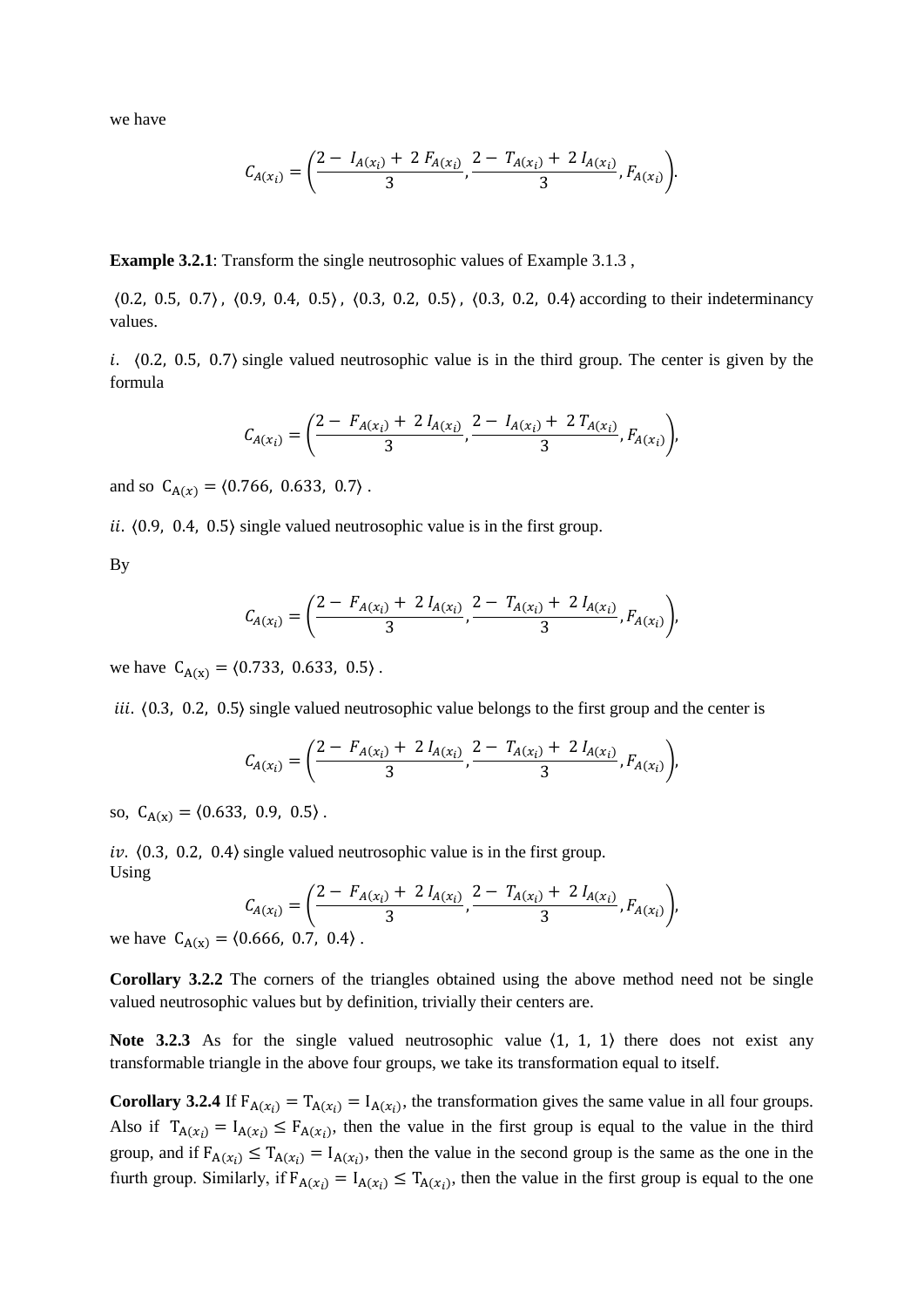in the fourth and in the case that  $T_{A(x_i)} \leq F_{A(x_i)} = I_{A(x_i)}$ , the value in the second group is equal to the value in the third.

#### **3.3 Transformation According to the Falsity Value**

In this section, we group the single valued neutrosophic values after the examination of their indeterminancy values  $F_A$ 's greatness or smallness against  $I_A$  and  $F_A$  values. We will shift the  $I_{A}(x_i)$ and  $F_{A}(x_i)$  values on the Z – axis and  $T_{A}(x_i)$  and  $F_{A}(x_i)$  values on the Y – axis onto each other. We take the  $F_{A}(x_i)$  value on the M – axis. The shifting on the Z and Y planes are made such that we shift the smaller value to the difference of the greater value and 2, as shown in the below figures.

### **1. First Group**

For the single valued neutrosophic value  $\langle T_{A(x_i)}$ ,  $I_{A(x_i)}$ ,  $F_{A(x_i)}\rangle$ , if

$$
F_{A(x_i)} \leq T_{A(x_i)}
$$
 and  
 $F_{A(x_i)} \leq I_{A(x_i)}$ , then

as shown in the figure below, we transformed  $\langle T_{A}(x_i), I_{A}(x_i), F_{A}(x_i) \rangle$  into the single valued neutrosophic value  $C_{A(x_i)}$ , the center of the SKL triangle, where

$$
S_{(Ax_i)} = (F_{A(x_i)}, F_{A(x_i)}, F_{A(x_i)})
$$
  
\n
$$
K_{(Ax_i)} = (2 - I_{A(x_i)}, F_{A(x_i)}, F_{A(x_i)})
$$
  
\n
$$
L_{(Ax_i)} = (F_{A(x_i)}, 2 - T_{A(x_i)}, F_{A(x_i)})
$$



$$
T_{C_A(x_i)} = F_{A(x_i)} + \frac{(2 - I_{A(x_i)} - F_{A(x_i)})}{3} = \frac{2 - I_{A(x_i)} + 2 F_{A(x_i)}}{3}
$$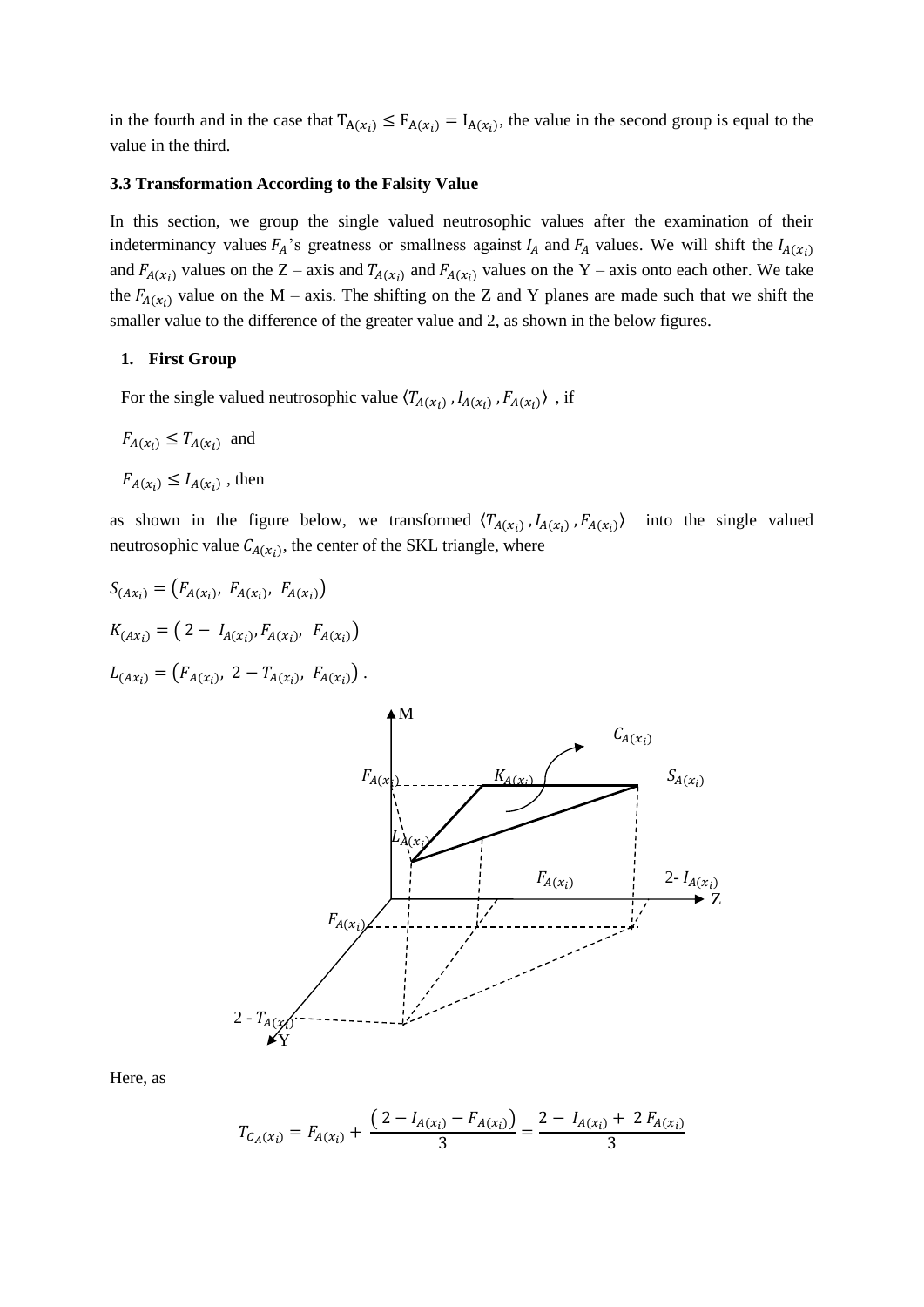$$
I_{C_A(x_i)} = F_{A(x_i)} + \frac{\left(2 - T_{A(x_i)} - F_{A(x_i)}\right)}{3} = \frac{2 - T_{A(x_i)} + 2 F_{A(x_i)}}{3}
$$

$$
F_{C_A(x_i)} = F_{A(x_i)},
$$

we get

$$
C_{A(x_i)} = \left(\frac{2 - I_{A(x_i)} + 2 F_{A(x_i)}}{3}, \frac{2 - T_{A(x_i)} + 2 F_{A(x_i)}}{3}, F_{A(x_i)}\right).
$$

## **2. Second Group**

For the single valued neutrosophic value  $\langle T_{A(x_i)}$ ,  $I_{A(x_i)}$ ,  $F_{A(x_i)}\rangle$ , if

$$
F_{A(x_i)} \ge T_{A(x_i)} \text{ and }
$$

 $F_{A(x_i)} \geq I_{A(x_i)}$ , then

as shown in the figure below, we transformed  $\langle T_{A}(x_i), I_{A}(x_i), F_{A}(x_i) \rangle$  into the single valued neutrosophic value  $C_{A(x_i)}$ , the center of the SKL triangle, where

$$
S_{(Ax_i)} = (I_{A(x_i)}, T_{A(x_i)}, F_{A(x_i)})
$$
  
\n
$$
K_{(Ax_i)} = (I_{A(x_i)}, 2 - F_{A(x_i)}, F_{A(x_i)})
$$
  
\n
$$
L_{(Ax_i)} = (2 - F_{A(x_i)}, T_{A(x_i)}, F_{A(x_i)})
$$

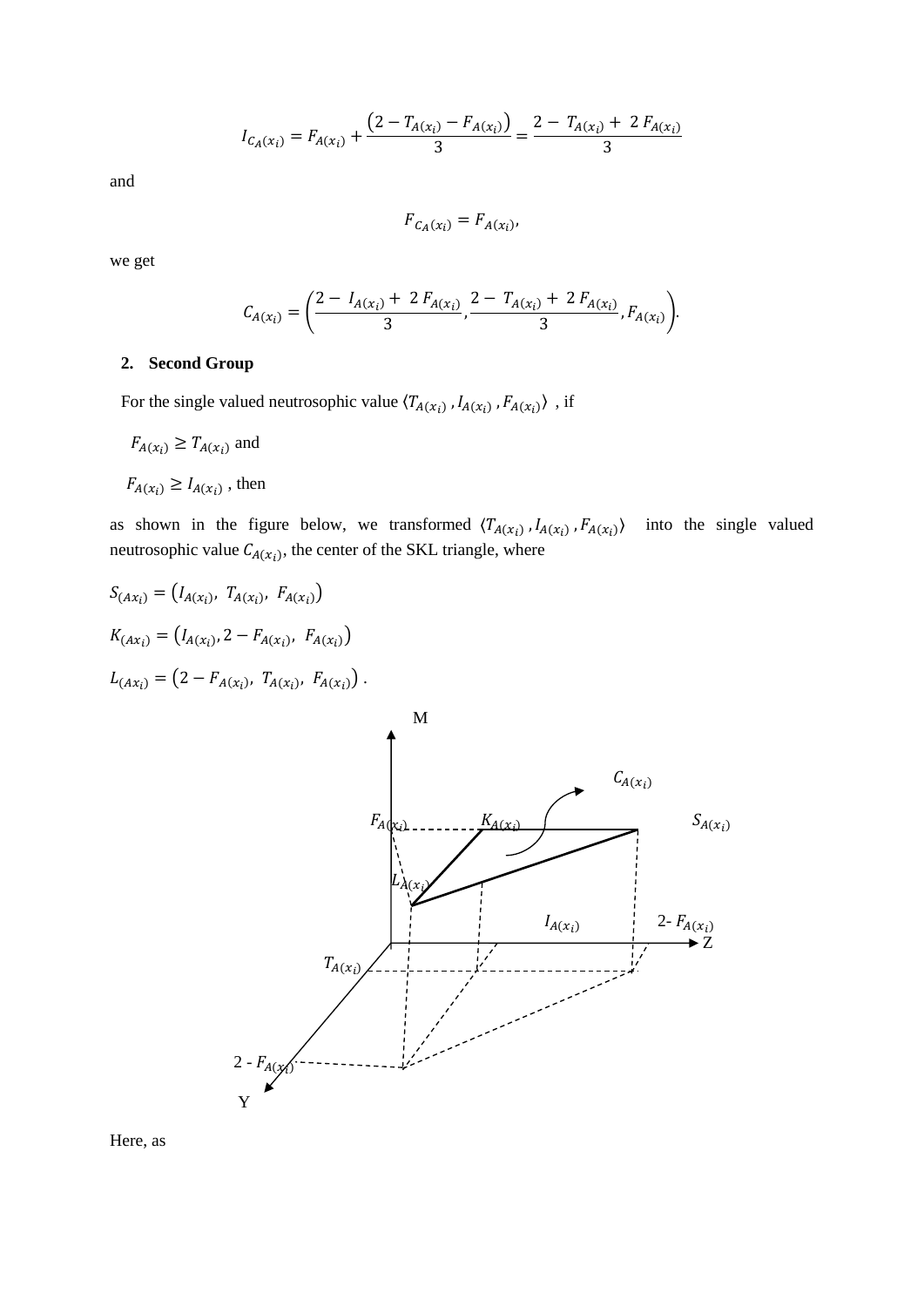$$
T_{C_A(x_i)} = I_{A(x_i)} + \frac{\left(2 - F_{A(x_i)} - I_{A(x_i)}\right)}{3} = \frac{2 - F_{A(x_i)} + 2 I_{A(x_i)}}{3}
$$

$$
I_{C_A(x_i)} = T_{A(x_i)} + \frac{\left(2 - F_{A(x_i)} - T_{A(x_i)}\right)}{3} = \frac{2 - F_{A(x_i)} + 2 T_{A(x_i)}}{3}
$$

$$
F_{C_A(x_i)} = F_{A(x_i)}
$$

we have

$$
C_{A(x_i)} = \left(\frac{2 - F_{A(x_i)} + 2T_{A(x_i)}}{3}, \frac{2 - F_{A(x_i)} + 2T_{A(x_i)}}{3}, F_{A(x_i)}\right).
$$

## **3. Third Group**

For the single valued neutrosophic value  $\langle T_{A(x_i)}, I_{A(x_i)}, F_{A(x_i)} \rangle$ , if  $I_{A(x_i)} \le F_{A(x_i)} \le T_{A(x_i)}$  then as shown in the figure below, we transformed  $\langle T_{A(x_i)}, I_{A(x_i)}, F_{A(x_i)}\rangle$  into the single valued neutrosophic value  $C_{A(x_i)}$ , the center of the SKL triangle, where

$$
S_{(Ax_i)} = (I_{A(x_i)}, F_{A(x_i)}, F_{A(x_i)})
$$
  
\n
$$
K_{(Ax_i)} = (I_{A(x_i)}, 2 - T_{A(x_i)}, F_{A(x_i)})
$$
  
\n
$$
L_{(Ax_i)} = (2 - F_{A(x_i)}, F_{A(x_i)}, F_{A(x_i)})
$$
  
\n
$$
F_{A(x_i)}
$$
  
\n
$$
K_{A(x_i)}
$$
  
\n
$$
K_{A(x_i)}
$$
  
\n
$$
S_{A(x_i)}
$$
  
\n
$$
S_{A(x_i)}
$$
  
\n
$$
S_{A(x_i)}
$$
  
\n
$$
S_{A(x_i)}
$$
  
\n
$$
S_{A(x_i)}
$$
  
\n
$$
S_{A(x_i)}
$$
  
\n
$$
S_{A(x_i)}
$$
  
\n
$$
S_{A(x_i)}
$$
  
\n
$$
S_{A(x_i)}
$$
  
\n
$$
S_{A(x_i)}
$$
  
\n
$$
S_{A(x_i)}
$$
  
\n
$$
S_{A(x_i)}
$$

$$
T_{C_A(x_i)} = I_{A(x_i)} + \frac{(2 - F_{A(x_i)} - I_{A(x_i)})}{3} = \frac{2 - F_{A(x_i)} + 2 I_{A(x_i)}}{3}
$$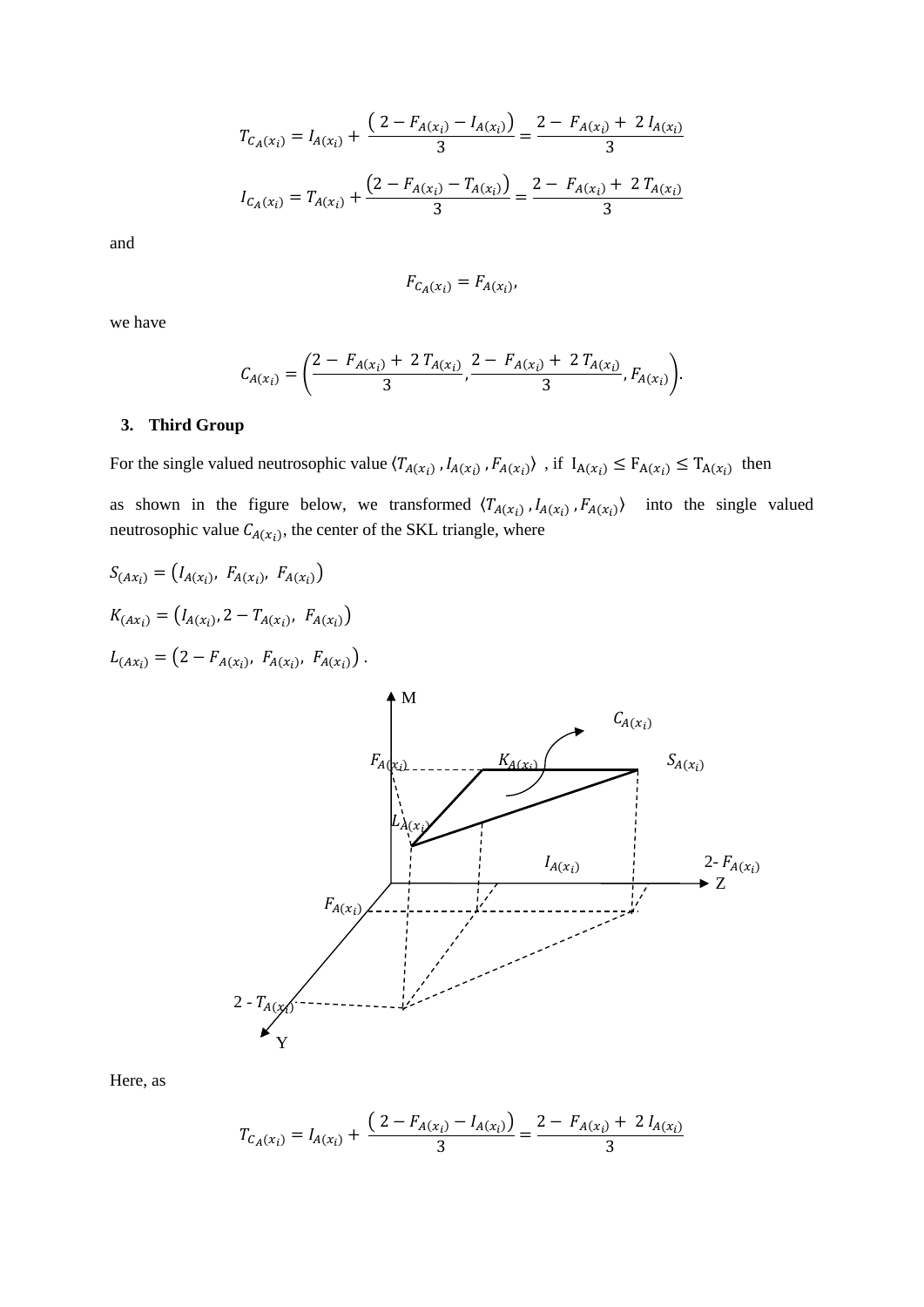$$
I_{C_A(x_i)} = F_{A(x_i)} + \frac{\left(2 - T_{A(x_i)} - F_{A(x_i)}\right)}{3} = \frac{2 - T_{A(x_i)} + 2 F_{A(x_i)}}{3}
$$

$$
F_{C_A(x_i)} = F_{A(x_i)}
$$

we have

$$
C_{A(x_i)} = \left(\frac{2 - F_{A(x_i)} + 2 I_{A(x_i)}}{3}, \frac{2 - T_{A(x_i)} + 2 F_{A(x_i)}}{3}, F_{A(x_i)}\right).
$$

## **4. Fourth Group**

For the single valued neutrosophic value  $\langle T_{A(x_i)}$ ,  $I_{A(x_i)}$ ,  $F_{A(x_i)}\rangle$ , if  $T_{A(x_i)} \le F_{A(x_i)} \le I_{A(x_i)}$ , then

as shown in the figure below, we transformed  $\langle T_{A(x_i)}, I_{A(x_i)}, F_{A(x_i)}\rangle$  into the single valued neutrosophic value  $C_{A(x_i)}$ , the center of the SKL triangle, where



$$
T_{C_A(x_i)} = F_{A(x_i)} + \frac{\left(2 - I_{A(x_i)} - F_{A(x_i)}\right)}{3} = \frac{2 - I_{A(x_i)} + 2 F_{A(x_i)}}{3}
$$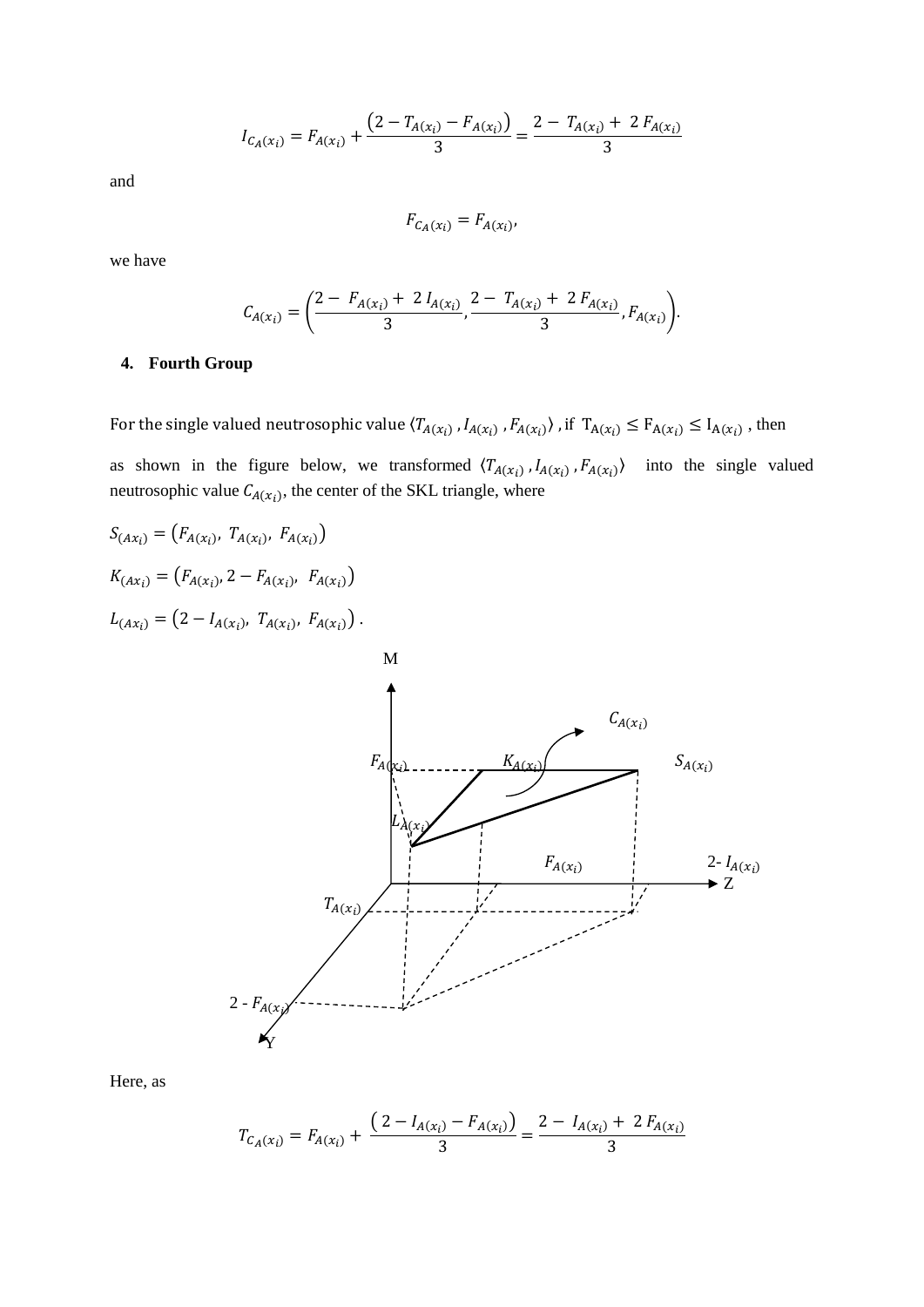$$
I_{C_A(x_i)} = T_{A(x_i)} + \frac{\left(2 - F_{A(x_i)} - T_{A(x_i)}\right)}{3} = \frac{2 - F_{A(x_i)} + 2 T_{A(x_i)}}{3}
$$

$$
F_{C_A(x_i)} = F_{A(x_i)}
$$

we get

$$
C_{A(x_i)} = \left(\frac{2 - I_{A(x_i)} + 2 F_{A(x_i)}}{3}, \frac{2 - F_{A(x_i)} + 2 T_{A(x_i)}}{3}, F_{A(x_i)}\right).
$$

**Example3.3.1**: Transform the single neutrosophic values of Example 3.1.3 ,

〈0.2, 0.5, 0.7〉 , 〈0.9, 0.4, 0.5〉 , 〈0.3, 0.2, 0.5〉 , 〈0.3, 0.2, 0.4〉 according to their falsity values. i.  $(0.2, 0.5, 0.7)$  single valued neutrosophic value belongs to the second group. So, the center is

$$
C_{A(x_i)} = \left(\frac{2 - F_{A(x_i)} + 2T_{A(x_i)}}{3}, \frac{2 - F_{A(x_i)} + 2T_{A(x_i)}}{3}, F_{A(x_i)}\right),
$$

and we get  $C_{A(x)} = \langle 0.766, 0.7, 0.7 \rangle$ .

ii.  $(0.9, 0.4, 0.5)$  single valued neutrosophic value is in the third group. Using the formula

$$
C_{A(x_i)} = \left(\frac{2 - F_{A(x_i)} + 2 I_{A(x_i)}}{3}, \frac{2 - T_{A(x_i)} + 2 F_{A(x_i)}}{3}, F_{A(x_i)}\right)
$$

we see that  $C_{A(x)} = (0.766, 0.7, 0.5)$ .

iii.  $(0.3, 0.2, 0.5)$  single valued neutrosophic value is in the second group. As

$$
C_{A(x_i)} = \left(\frac{2 - F_{A(x_i)} + 2T_{A(x_i)}}{3}, \frac{2 - F_{A(x_i)} + 2T_{A(x_i)}}{3}, F_{A(x_i)}\right),
$$

the center of the triangle is  $C_{A(x)} = (0.633, 0.7, 0.5)$ .

iv.  $(0.3, 0.2, 0.4)$  single valued neutrosophic value belongs to the second group.

$$
C_{A(x_i)} = \left(\frac{2 - F_{A(x_i)} + 2T_{A(x_i)}}{3}, \frac{2 - F_{A(x_i)} + 2T_{A(x_i)}}{3}, F_{A(x_i)}\right),
$$

and so we have  $C_{A(x)} = (0.666, 0.733, 0.4)$ .

**Corollary 3.3.2** The corners of the triangles obtained using the above method need not be single valued neutrosophic values but by definition, trivially their centers are single valued neutrosophic values.

**Note 3.3.3** As for the single valued neutrosophic value  $\langle 1, 1, 1 \rangle$  there does not exist any transformable triangle in the above four groups, we take its transformation equal to itself.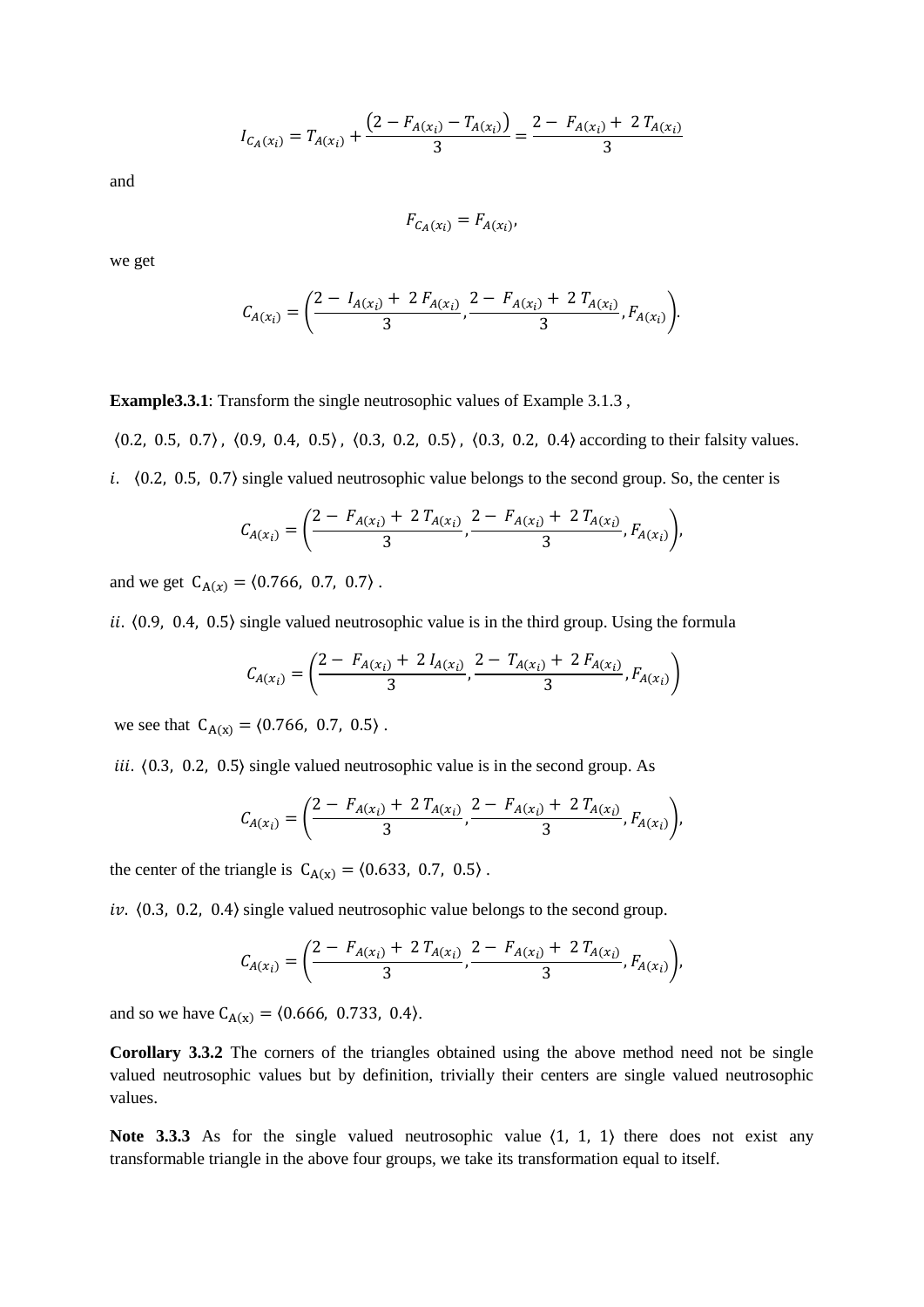**Corollary 3.3.4** If  $F_{A}(x_i) = T_{A}(x_i) = I_{A}(x_i)$ , the transformation gives the same value in all four groups. Also, if  $T_{A(x_i)} = F_{A(x_i)} \leq I_{A(x_i)}$ , then the value in the first group is equal to the one in the fourth group, and if  $I_{A(x_i)} \leq T_{A(x_i)} = F_{A(x_i)}$ , then the value in the second group is the same as the value in the third. Similarly, if  $I_{A(x_i)} = F_{A(x_i)} \leq T_{A(x_i)}$ , then the values in the first and third groups are same and lastly, if  $T_{A(x_i)} \leq I_{A(x_i)} = F_{A(x_i)}$ , then the value in the second group is equal to the one in the fourth group.

# **4. A New Similarity Measure Based on Falsity Value Between Single Valued Neutrosophic Sets**

 In this section, we propose a new similarity measure based on falsity value between single valued neutrosophic sets.

**Definition 4.1 :** Let A and B two single valued neutrosophic sets in  $x = \{x_1, x_2, ..., x_n\}$ . Let  $A = \{ (x, T_{A(x_i)}, I_{A(x_i)}, F_{A(x_i)}) \}$  and  $B = \{ (x, T_{B(x_i)}, I_{B(x_i)}, F_{B(x_i)}) \}$ .

The similarity measure based on falsity value between the neutrosophic values  $A(x_i)$  and  $B(x_i)$  is given by

$$
S(A_{(x_i)}, B_{(x_i)}) = 1 - \left( \frac{|2(F_{A(x_i)} - F_{B(x_i)}) - (T_{A(x_i)} - T_{B(x_i)})| + |2(F_{A(x_i)} - F_{B(x_i)}) - (T_{A(x_i)} - T_{B(x_i)})| + 3| (F_{A(x_i)} - F_{B(x_i)})|}{9} \right).
$$

Here, we use the values

$$
2(F_{A(x_i)} - F_{B(x_i)}) - (T_{A(x_i)} - T_{B(x_i)}),
$$
  
\n
$$
2(F_{A(x_i)} - F_{B(x_i)}) - (I_{A(x_i)} - I_{B(x_i)}),
$$
  
\n
$$
2(F_{A(x_i)} - F_{B(x_i)}) + (F_{A(x_i)} - F_{B(x_i)}) = 3(F_{A(x_i)} - F_{B(x_i)}).
$$

Since we use the falsity values  $F_{A(x_i)}$  in all these three values, we name this formula as "similarity" measure based on falsity value between single valued neutrosophic sets".

**Property 4.2 :**  $0 \le S(A_{(x_i)}, B_{(x_i)}) \le 1$ .

**Proof:** By the definition of Single valued neutrosophic sets, as

$$
0 \leq T_{A(x_i)}, T_{B(x_i)}, I_{A(x_i)}, I_{B(x_i)}, F_{A(x_i)}, F_{B(x_i)} \leq 1,
$$

we have

$$
0 \le 2(F_{A(x_i)} - F_{B(x_i)}) - (T_{A(x_i)}, T_{B(x_i)}) \le 3
$$
  

$$
0 \le 2(F_{A(x_i)} - F_{B(x_i)}) - (I_{A(x_i)}, I_{B(x_i)}) \le 3
$$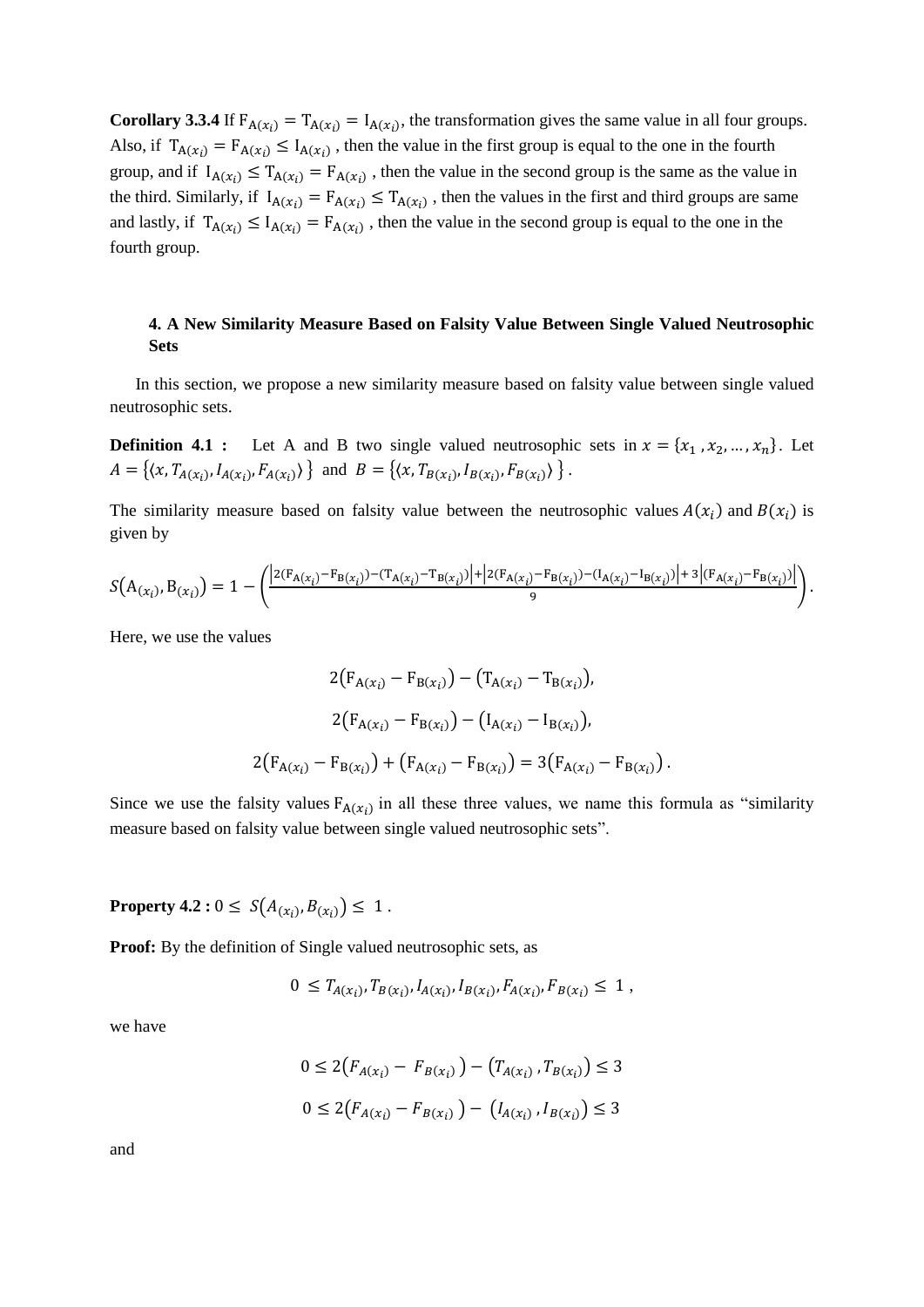$$
0 \leq 3(F_{A(x_i)}, F_{B(x_i)}) \leq 3 \ .
$$

So,

$$
0 \leq 1 - \left( \frac{\left| 2(F_{A(x_i)} - F_{B(x_i)}) - (T_{A(x_i)} - T_{B(x_i)}) \right| + \left| 2(F_{A(x_i)} - F_{B(x_i)}) - (I_{A(x_i)} - I_{B(x_i)}) \right| + 3\left| (F_{A(x_i)} - F_{B(x_i)}) \right|}{9} \right) \leq 1.
$$

Therefore,  $0 \le S(A_{(x_i)}, B_{(x_i)}) \le 1$ .

**Property 4.3:** 
$$
S(A_{(x_i)}, B_{(x_i)}) = 1 \Leftrightarrow A_{(x_i)} = B_{(x_i)}
$$

**Proof.** i) First we show  $A_{(xi)} = B_{(xi)}$  when  $S(A_{(x_i)}, B_{(x_i)}) = 1$ .

Let 
$$
(A_{(x_i)}, B_{(x_i)}) = 1
$$
.  
\n
$$
S(A_{(x_i)}, B_{(x_i)})
$$
\n
$$
= 1 - \left( \frac{\left| 2(F_{A(x_i)} - F_{B(x_i)}) - (T_{A(x_i)} - T_{B(x_i)}) \right| + \left| 2(F_{A(x_i)} - F_{B(x_i)}) - (I_{A(x_i)} - I_{B(x_i)}) \right| + 3 \left| (F_{A(x_i)} - F_{B(x_i)}) \right|}{9} \right)
$$
\n
$$
= 1
$$

and thus,

$$
\left(\frac{\left|2(F_{A(x_i)} - F_{B(x_i)}) - (T_{A(x_i)} - T_{B(x_i)})\right| + \left|2(F_{A(x_i)} - F_{B(x_i)}) - (I_{A(x_i)} - I_{B(x_i)})\right| + 3\left|(F_{A(x_i)} - F_{B(x_i)})\right|}{9}\right) = 0.
$$

So,

$$
\left| (F_{A(x_i)} - F_{B(x_i)}) \right| = 0, \quad \left| 2(F_{A(x_i)} - F_{B(x_i)}) - (T_{A(x_i)} - T_{B(x_i)}) \right| = 0,
$$

and

$$
\left|2(F_{A(x_i)} - F_{B(x_i)}) - (I_{A(x_i)} - I_{B(x_i)})\right| = 0.
$$

As 
$$
|(F_{A(x_i)} - F_{B(x_i)})|=0
$$
, then  $F_{A(x_i)} = F_{B(x_i)}$ .  
\nIf  $F_{A(x_i)} = F_{B(x_i)}$ ,  $|2(F_{A(x_i)} - F_{B(x_i)}) - (T_{A(x_i)} - T_{B(x_i)})| = 0$  and  $T_{A(x_i)} = T_{B(x_i)}$ .  
\nWhen  $F_{A(x_i)} = F_{B(x_i)}$ ,  $|2(F_{A(x_i)} - F_{B(x_i)}) - (I_{A(x_i)} - I_{B(x_i)})| = 0$  and  $I_{A(x_i)} = I_{B(x_i)}$ .  
\nTherefore, if  $(A_{(x_i)}, B_{(x_i)}) = 1$ , then by Definition 2.3,  $A_{(x_i)} = B_{(x_i)}$ .  
\nii) Now we show if  $A_{(x_i)} = B_{(x_i)}$ , then  $S(A_{(x_i)}, B_{(x_i)}) = 1$ . Let  $A_{(x_i)} = B_{(x_i)}$ . By Definition 2.3,

$$
T_{A(x_i)} = T_{B(x_i)}, \ I_{A(x_i)} = I_{B(x_i)}, \ F_{A(x_i)} = F_{B(x_i)}
$$

and we have

$$
T_{A(x_i)} - T_{B(x_i)} = 0, I_{A(x_i)} - I_{B(x_i)} = 0, F_{A(x_i)} - F_{B(x_i)} = 0.
$$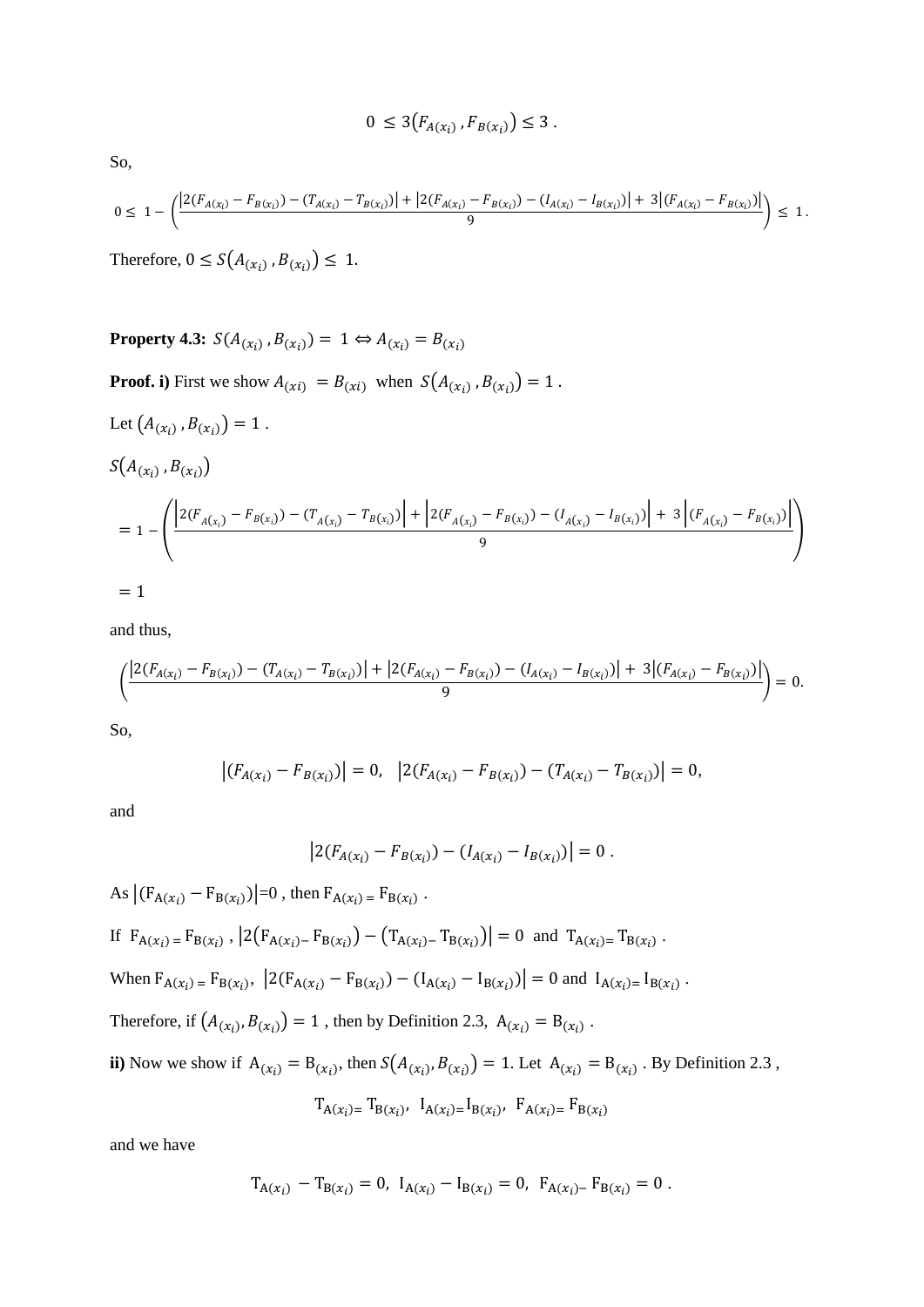$$
S(A_{(x_i)}, B_{(x_i)})
$$
  
=  $1 - \left( \frac{\left| 2(F_{A(x_i)} - F_{B(x_i)}) - (T_{A(x_i)} - T_{B(x_i)}) \right| + \left| 2(F_{A(x_i)} - F_{B(x_i)}) - (T_{A(x_i)} - T_{B(x_i)}) \right| + 3\left| (F_{A(x_i)} - F_{B(x_i)}) \right|}{9} \right)$   
=  $1 - \frac{0}{9} = 1$ .

**Property 4.4 :**  $S(A_{(x_i)}, B_{(x_i)}) = S(B_{(x_i)}, A_{(x_i)})$ .

**Proof:**

$$
S(A_{(x_i)}, B_{(x_i)}) =
$$
\n
$$
= 1 - \left( \frac{|2(F_{A(x_i)} - F_{B(x_i)}) - (T_{A(x_i)} - T_{B(x_i)})| + |2(F_{A(x_i)} - F_{B(x_i)}) - (T_{A(x_i)} - T_{B(x_i)})| + 3(F_{A(x_i)} - F_{B(x_i)})|}{9} \right)
$$
\n
$$
= 1 - \left( \frac{|2(-F_{A(x_i)} - F_{B(x_i)})) - (-T_{A(x_i)} - T_{B(x_i)})| + |2((-F_{A(x_i)} - F_{B(x_i)})) - (T_{A(x_i)} - T_{B(x_i)})| + 3(-F_{A(x_i)} - F_{B(x_i)})|}{9} \right)
$$
\n
$$
= 1 - \left( \frac{|2(F_{B(x_i)} - F_{A(x_i)}) - (T_{B(x_i)} - T_{A(x_i)})| + |2(F_{B(x_i)} - F_{A(x_i)}) - (T_{B(x_i)} - T_{A(x_i)})| + 3[(F_{B(x_i)} - F_{A(x_i)})|]{9} \right)
$$

 $= S(B_{(x_i)}, A_{(x_i)})$ .

**Property 4.5 :** If  $A \subseteq B \subseteq C$ ,

i) 
$$
S(A_{(x_i)}, B_{(x_i)}) \ge S(A_{(x_i)}, C_{(x_i)})
$$

ii) 
$$
S(B_{(x_i)}, C_{(x_i)}) \geq S(A_{(x_i)}, C_{(x_i)})
$$

**Proof:** 

i) By the single valued neutrosophic set property, if 
$$
A \subseteq B \subseteq C
$$
, then

$$
T_{A(x_i)} \leq T_{B(x_i)} \leq T_{C(x_i)}, \ I_{A(x_i)} \leq I_{B(x_i)} \leq I_{C(x_i)}, F_{A(x_i)} \geq F_{B(x_i)} \geq F_{C(x_i)}.
$$

So,

$$
T_{A(x_i)-} T_{B(x_i)} \le 0, I_{A(x_i)-} I_{B(x_i)} \le 0, F_{A(x_i)-} F_{B(x_i)} \ge 0
$$
\n(1)

$$
T_{A(x_i)-} T_{C(x_i)} \le 0, I_{A(x_i)-} I_{C(x_i)} \le 0, F_{A(x_i)-} F_{C(x_i)} \ge 0
$$
\n(2)

 $T_{A(x_i)-} T_{B(x_i)} \geq T_{A(x_i)-} T_{C(x_i)}, \ I_{A(x_i)-} I_{B(x_i)} \geq I_{A(x_i)-} I_{C(x_i)}, \ F_{A(x_i)} - F_{B(x_i)} \leq F_{A(x_i)} - F_{C(x_i)}$ (3)

Using (1), we have

$$
2(F_{A(x_i)} - F_{B(x_i)}) - (T_{A(x_i)} - T_{B(x_i)}) \ge 0
$$
  

$$
2(F_{A(x_i)} - F_{B(x_i)}) - (I_{A(x_i)} - I_{B(x_i)}) \ge 0
$$

So,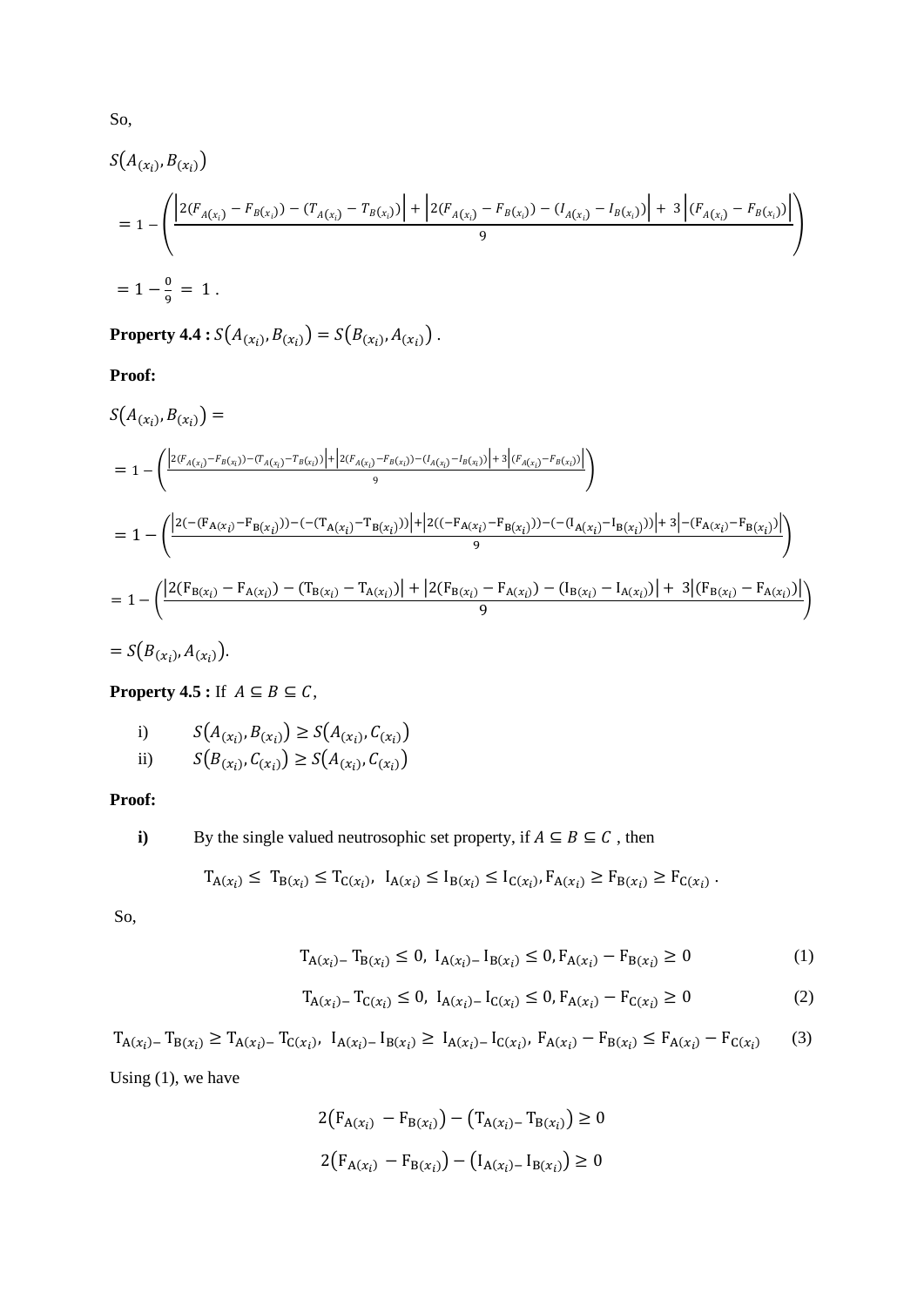$$
3(T_{A(x_i)-}T_{B(x_i)}) \geq 0.
$$

Thus, we get

$$
S(A_{(x_i)}, B_{(x_i)})
$$
  
=  $1 - \left( \frac{|2(F_{A(x_i)} - F_{B(x_i)}) - (T_{A(x_i)} - T_{B(x_i)})| + |2(F_{A(x_i)} - F_{B(x_i)}) - (I_{A(x_i)} - I_{B(x_i)})| + 3(F_{A(x_i)} - F_{B(x_i)})|}{9} \right)$   
=  $1 - \left( \frac{2(F_{A(x_i)} - F_{B(x_i)}) - (T_{A(x_i)} - T_{B(x_i)}) + 2(F_{A(x_i)} - F_{B(x_i)}) - (I_{A(x_i)} - I_{B(x_i)}) + 3(F_{A(x_i)} - F_{B(x_i)})}{9} \right)$   
=  $1 - \frac{7(F_{A(x_i)} - F_{B(x_i)}) - (T_{A(x_i)} - T_{B(x_i)}) - (I_{A(x_i)} - I_{B(x_i)})}{9}$ . (4)

Similarly, by (2), we have

$$
S(A_{(x_i)}, C_{(x_i)})
$$
  
=  $1 - \left( \frac{|2(F_{A(x_i)} - F_{C(x_i)}) - (T_{A(x_i)} - T_{C(x_i)})| + |2(F_{A(x_i)} - F_{C(x_i)}) - (I_{A(x_i)} - I_{C(x_i)})| + 3[(F_{A(x_i)} - F_{C(x_i)})|]}{9} \right)$   
=  $1 - \left( \frac{2(F_{A(x_i)} - F_{C(x_i)}) - (T_{A(x_i)} - T_{C(x_i)}) + 2(F_{A(x_i)} - F_{C(x_i)}) - (I_{A(x_i)} - I_{C(x_i)}) + 3(F_{A(x_i)} - F_{C(x_i)})}{9} \right)$   
=  $1 - \frac{7(F_{A(x_i)} - F_{C(x_i)}) - (T_{A(x_i)} - T_{C(x_i)}) - (I_{A(x_i)} - I_{C(x_i)})}{9}$ . (5)

Using (4) and (5) together, we get

$$
S(A_{(x_i)}, B_{(x_i)}) - S(A_{(x_i)}, C_{(x_i)})
$$
\n
$$
= 1 - \frac{7(F_{A(x_i)} - F_{B(x_i)}) - (T_{A(x_i)} - T_{B(x_i)}) - (I_{A(x_i)} - I_{B(x_i)})}{9} - 1 + \frac{7(F_{A(x_i)} - F_{B(x_i)}) - (T_{A(x_i)} - T_{B(x_i)}) - (I_{A(x_i)} - I_{B(x_i)})}{9}
$$
\n
$$
= \frac{7(F_{A(x_i)} - F_{B(x_i)})}{9} - \frac{(T_{A(x_i)} - T_{B(x_i)})}{9} - \frac{(I_{A(x_i)} - I_{B(x_i)})}{9} + \frac{7(F_{A(x_i)} - F_{C(x_i)})}{9} - \frac{(T_{A(x_i)} - T_{C(x_i)})}{9} - \frac{(I_{A(x_i)} - I_{C(x_i)})}{9}
$$
\n
$$
= \frac{7(F_{A(x_i)} - F_{B(x_i)})}{9} + \frac{7(F_{A(x_i)} - F_{C(x_i)})}{9} - \frac{(T_{A(x_i)} - T_{B(x_i)})}{9} - \frac{(T_{A(x_i)} - T_{C(x_i)})}{9} - \frac{(I_{A(x_i)} - I_{B(x_i)})}{9} - \frac{(I_{A(x_i)} - I_{B(x_i)})}{9} - \frac{(I_{A(x_i)} - I_{B(x_i)})}{9} - \frac{(I_{A(x_i)} - I_{B(x_i)})}{9} - \frac{(I_{A(x_i)} - I_{B(x_i)})}{9} - \frac{(I_{A(x_i)} - I_{B(x_i)})}{9} - \frac{(I_{A(x_i)} - I_{B(x_i)})}{9} - \frac{(I_{A(x_i)} - I_{B(x_i)})}{9} - \frac{(I_{A(x_i)} - I_{B(x_i)})}{9} - \frac{(I_{A(x_i)} - I_{B(x_i)})}{9} - \frac{(I_{A(x_i)} - I_{B(x_i)})}{9} - \frac{(I_{A(x_i)} - I_{B(x_i)})}{9} - \frac{(I_{A(x_i)} - I_{B(x_i)})}{9} - \frac{(I_{A(x_i)} - I_{B(x_i)})}{9} - \frac{(I_{A(x_i)} - I_{B(x_i)})}{9} - \frac{(I_{A(x_i)} - I_{B(x_i)})}{9} - \frac{(I_{A(x_i)} - I_{B(x_i)})}{9} - \frac{(I_{A(x_i)} - I_{B(x_i)})}{9} - \frac{(I_{A(x_i)} - I_{B(x_i)})}{9} - \frac{(I_{A(x_i)} - I
$$

by (1) and (3),

$$
\frac{7(F_{A(x_i)} - F_{B(x_i)})}{9} + \frac{7(F_{A(x_i)} - F_{C(x_i)})}{9} \ge 0, -\frac{(T_{A(x_i)} - T_{B(x_i)})}{9} - \frac{(T_{A(x_i)} - T_{C(x_i)})}{9} \ge 0, -\frac{(I_{A(x_i)} - I_{B(x_i)})}{9} - \frac{(I_{A(x_i)} - I_{C(x_i)})}{9} \ge 0
$$

and therefore

$$
S(A_{(x_i)}, B_{(x_i)}) - S(A_{(x_i)}, C_{(x_i)}) \ge 0
$$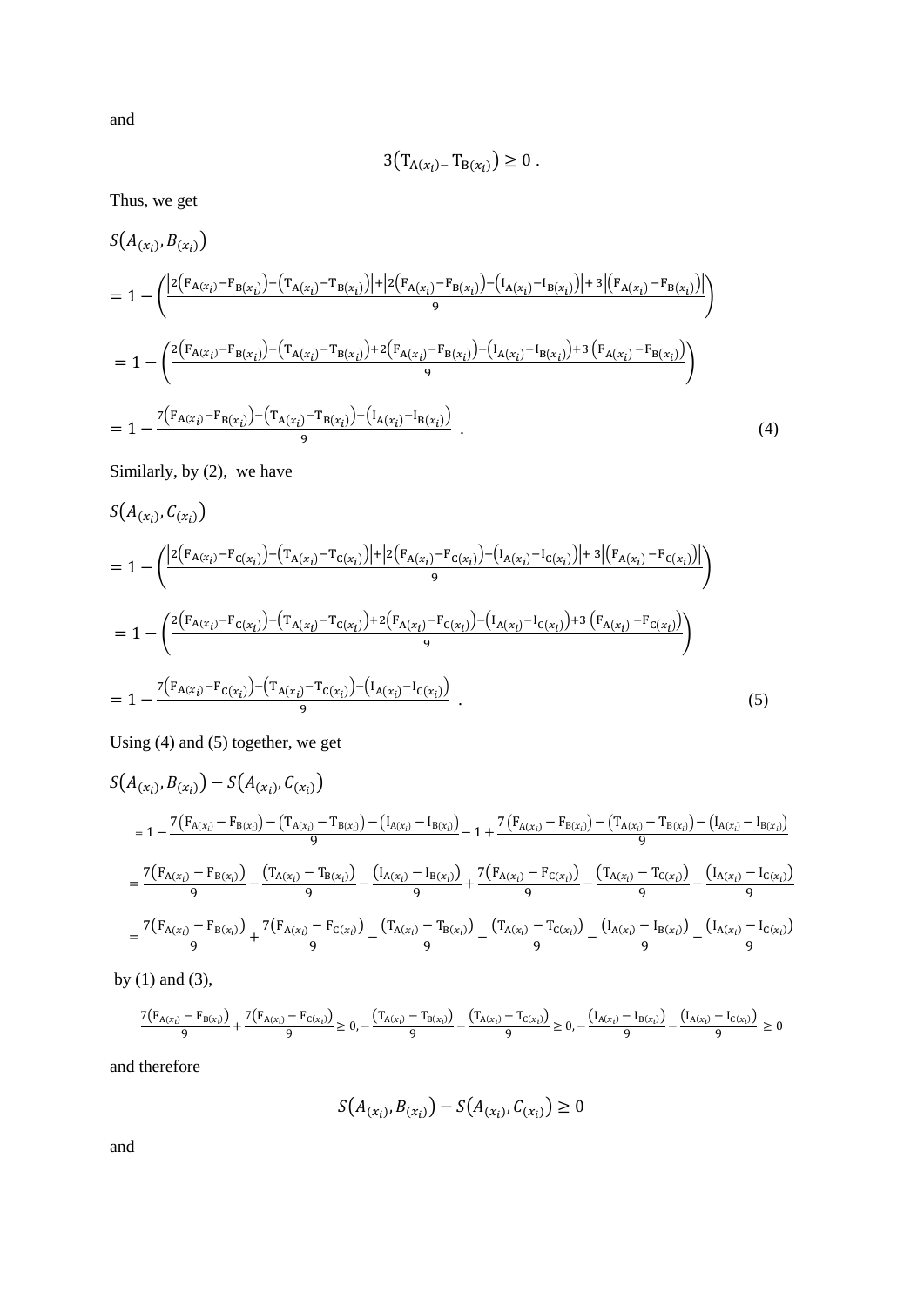$$
S(A_{(x_i)}, B_{(x_i)}) \ge S(A_{(x_i)}, C_{(x_i)})
$$
.

**ii)** The proof of the latter part can be similarly done as the first part.

**Corollary 4.6 :** Suppose we make similar definitions to Definition 4.1, but this time based on truth values or indeterminancy values. If we define a truth based similarity measure, or namely,

$$
S(A_{(x_i)}, B_{(x_i)})
$$
  
=  $1 - \left( \frac{|2(T_{A(x_i)} - T_{B(x_i)}) - (F_{A(x_i)} - F_{B(x_i)})| + |2(T_{A(x_i)} - T_{B(x_i)}) - (I_{A(x_i)} - I_{B(x_i)})| + 3|(T_{A(x_i)} - T_{B(x_i)})|}{9} \right),$ 

or if we define a measure based on indeterminancy values like

$$
S(A_{(x_i)},B_{(x_i)})=1-\bigg(\dfrac{\big|2\big(I_{A(x_i)}-I_{B(x_i)}\big)-\big(T_{A(x_i)}-T_{B(x_i)}\big)\big|+\big|2\big(I_{A(x_i)}-I_{B(x_i)}\big)-\big(F_{A(x_i)}-F_{B(x_i)}\big)\big|+3\big|\big(I_{A(x_i)}-I_{B(x_i)}\big)\big|}{9}\bigg)
$$

these two definitions don't provide the conditions of Property 4.5 . For instance, for the truth value

$$
\left(A_{(x_i)},B_{(x_i)}\right)=1-\left(\frac{\left|2\left(T_{A(x_i)}-T_{B(x_i)}\right)-\left(F_{A(x_i)}-F_{B(x_i)}\right)\right|+\left|2\left(T_{A(x_i)}-T_{B(x_i)}\right)-\left(I_{A(x_i)}-I_{B(x_i)}\right)\right|+3\left|\left(T_{A(x_i)}-T_{B(x_i)}\right)\right|}{9}\right)
$$

when we take the single valued neutrosophic values  $A_{(x)} = \langle 0, 0.1, 0 \rangle$ ,  $B_{(x)} = \langle 1, 0.2, 0 \rangle$  and  $C_{(x)} = (1, 0.3, 0)$ , we see  $S(A_{(x)}, B_{(x)}) = 0.2333$  and  $S(A_{(x)}, C_{(x)}) = 0.2444$ . This contradicts with the results of Property 4.5.

Similarly, for the indeterminancy values,

$$
S(A_{(x_i)},B_{(x_i)}) = 1 - \left(\frac{\left|2(I_{A(x_i)} - I_{B(x_i)}) - (T_{A(x_i)} - T_{B(x_i)})\right| + \left|2(I_{A(x_i)} - I_{B(x_i)}) - (F_{A(x_i)} - F_{B(x_i)})\right| + 3\left|(I_{A(x_i)} - I_{B(x_i)})\right|}{9}\right)
$$

if we take the single valued neurosophic values  $A_{(x)} = \langle 0.1, 0, 1 \rangle$ ,  $B_{(x)} = \langle 0.2, 1, 1 \rangle$  and

$$
C_{(x)} = (0.3, 1, 1)
$$
, we have  $S(A_{(x)}, B_{(x)}) = 0.2333$  and  $S(A_{(x)}, C_{(x)}) = 0.2444$ .

These results show that the definition 4.1 is only valid for the measure based on falsity values.

#### **Defintion 4.7** As

$$
(A_{(x_i)}, B_{(x_i)}) = 1 - \left( \frac{|2(F_{A(x_i)} - F_{B(x_i)}) - (T_{A(x_i)} - T_{B(x_i)})| + |2(F_{A(x_i)} - F_{B(x_i)}) - (T_{A(x_i)} - T_{B(x_i)})| + 3(|F_{A(x_i)} - F_{B(x_i)})|}{9} \right),
$$

The similarity measure based on the falsity value between two single valued neutrosophic sets *A* and *B* is;

$$
S_{NS}(A, B) = \sum_{i=1}^{n} (w_i \times S(A_{(x_i)}, B_{(x_i)}))
$$

Here,  $S_{NS}(A, B) \in [0, 1]$  and  $w_i$ 's are the weights of the  $x_i$ 's with the property  $\sum_{i=1}^{n} w_i = 1$ . Also,

$$
A = \{ \langle x: T_{A(x_i)}, I_{A(x_i)}, F_{A(x_i)} \rangle \}, B = \{ \langle x: T_{B(x_i)}, I_{B(x_i)}, F_{B(x_i)} \rangle \}.
$$

**Example 4.8** Let us consider three patterns  $P_1$ ,  $P_2$ ,  $P_3$  represerted by single valued neutrosophic sets  $\widetilde{P_1}$  and  $\widetilde{P_2}$  in  $X = \{x_1, x_2\}$  respectively, where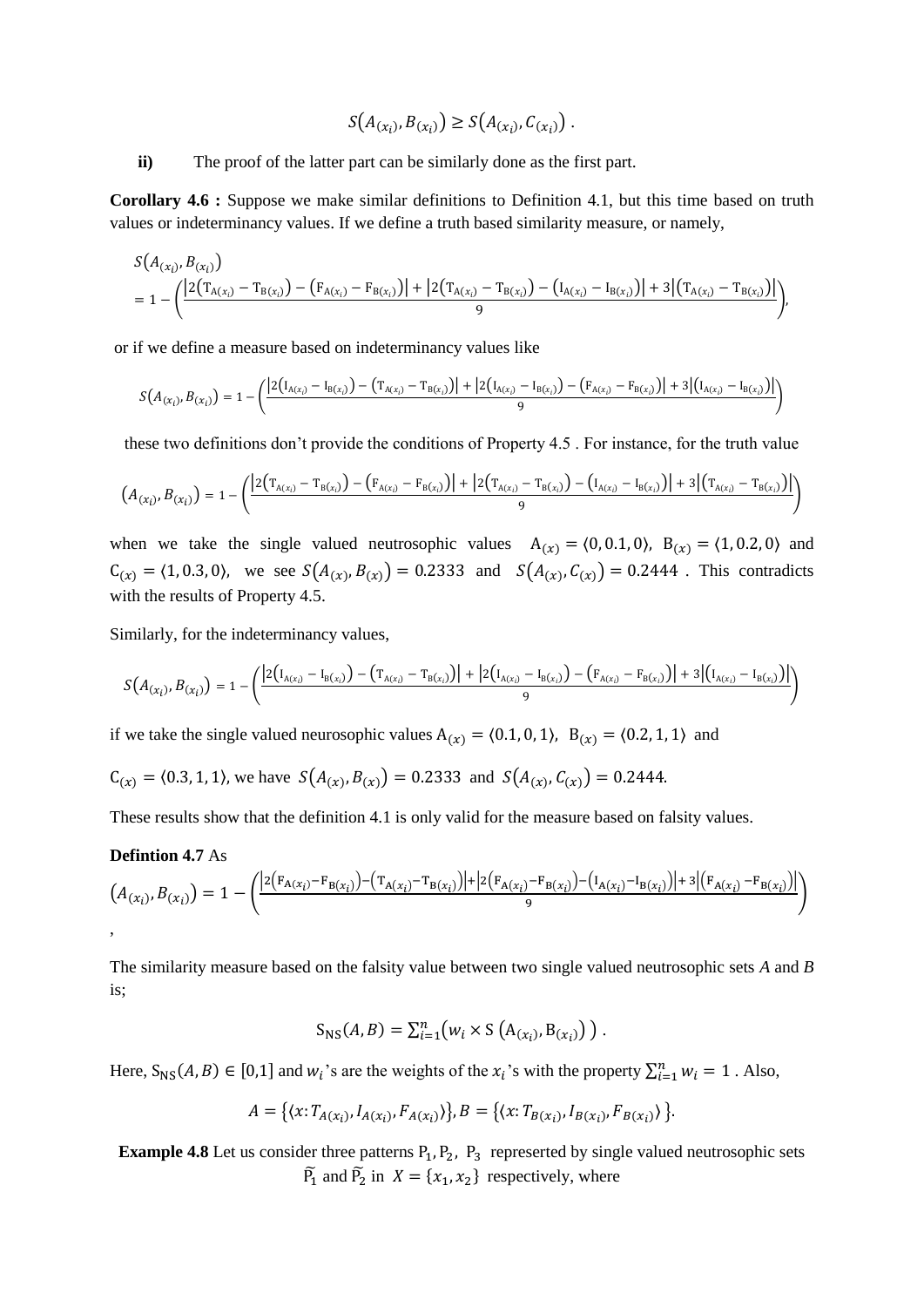$$
\widetilde{P_1} = \left\{ \langle x_1, 0.2, 0.5, 0.7 \rangle, \langle x_2, 0.9, 0.4, 0.5 \rangle \right\} \text{ and } \widetilde{P_2} = \left\{ \langle x_1, 0.3, 0.2, 0.5 \rangle, \langle x_2, 0.3, 0.2, 0.4 \rangle \right\}.
$$

We want to classify an unknown pattern represented by a single valued neutrosophic set  $\tilde{Q}$  in  $X = \{x_1, x_2\}$  into one of the patterns  $\tilde{P_1}$ ,  $\tilde{P_2}$ ; where  $\tilde{Q} = \{\langle x_1, 0.4, 0.4, 0.1 \rangle, \langle x_2, 0.6, 0.2, 0.3 \rangle\}$ .

Let  $w_i$  be the weight of element  $w_i$ , where  $w_i = \frac{1}{2}$  $\frac{1}{2}$  1  $\leq i \leq 2$ ,

$$
S_{NS}(\widetilde{P_1},\widetilde{Q})=0.711
$$

and

$$
S_{NS}(\widetilde{P_1},\widetilde{Q})=0.772.
$$

We can see that  $S_{NS}(\widetilde{P_2}, \widetilde{Q})$  is the largest value among the values of  $S_{NS}(\widetilde{P_1}, \widetilde{Q})$  and  $S_{NS}(\widetilde{P_2}, \widetilde{Q})$ .

Therefore, the unknown pattern represented by single valued neutrosophic set  $\tilde{Q}$  should be classified into the pattern  $P_2$ .

# **5. A New Similarity Measure Based on Falsity Measure Between Neutrosophic Sets Based on the Centroid Points of Transformed Neutrosophic Values**

 In this section, we propose a new similarity measure based on falsity value between single valued neutrosophic sets based on the centroid points of transformed single valued neutrosophic values.

#### **Definition5.1 :**

$$
S(A_{(x_i)},B_{(x_i)})=1-\bigg(\frac{|2(F_{A(x_i)}-F_{B(x_i)})-(T_{A(x_i)}-T_{B(x_i)})|+|2(F_{A(x_i)}-F_{B(x_i)})-(I_{A(x_i)}-I_{B(x_i)})|+3\big|(F_{A(x_i)}-F_{B(x_i)})\big|}{9}.
$$

Taking the similarity measure as the similarity measure in the fourth section, and letting  $C_{A(x_i)}$  and  $C_{B(x_i)}$  be the centers of the triangles obtained by the transformation of  $A(x_i)$  and  $B(x_i)$  in the third section respectively, the similarity measure based on falsity value between single valued neutrosophic sets A and B based on the centroid points of transformed neutrosophic values is

$$
S_{\rm NSC}(A, B) = \sum_{i=1}^{n} (w_i x S(C_{A(xi)}, C_{B(xi)}))
$$

where

$$
A = \{x: \langle T_{A(x_i)}, I_{A(x_i)}, F_{A(x_i)} \rangle\}, \ B = \{x: \langle T_{B(x_i)}, I_{B(x_i)}, F_{B(x_i)} \rangle\}.
$$

Here again,  $w_i$ 's are the weights of the  $x_i$ 's with the property  $\sum_{i=1}^n w_i = 1$ .

**Example 5.2 :** Let us consider two patterns  $P_1$  and  $P_2$  represented by single valued neutrosophic sets  $\widetilde{P_1}$ ,  $\widetilde{P_2}$  in  $X = \{x_1, x_2\}$  respectively in Example 4.8, where

$$
\widetilde{P_1} = \{ \langle x_1, 0.2, 0.5, 0.7 \rangle, \langle x_2, 0.9, 0.4, 0.5 \rangle \} \text{ and } \widetilde{P_2} = \{ \langle x_1, 0.3, 0.2, 0.5 \rangle, \langle x_2, 0.3, 0.2, 0.4 \rangle \}.
$$

We want to classify an unknown pattern represented by single valued neutrosophic set  $\tilde{Q}$  in  $X =$  $\{x_1, x_2\}$  into one of the patterns  $\tilde{P_1}$ ,  $\tilde{P_2}$ , where  $\tilde{Q} = \{\langle x_1, 0.4, 0.4, 0.1 \rangle, \langle x_2, 0.6, 0.2, 0.3 \rangle\}.$ 

We make the classification using the measure in Definition 5.1, namely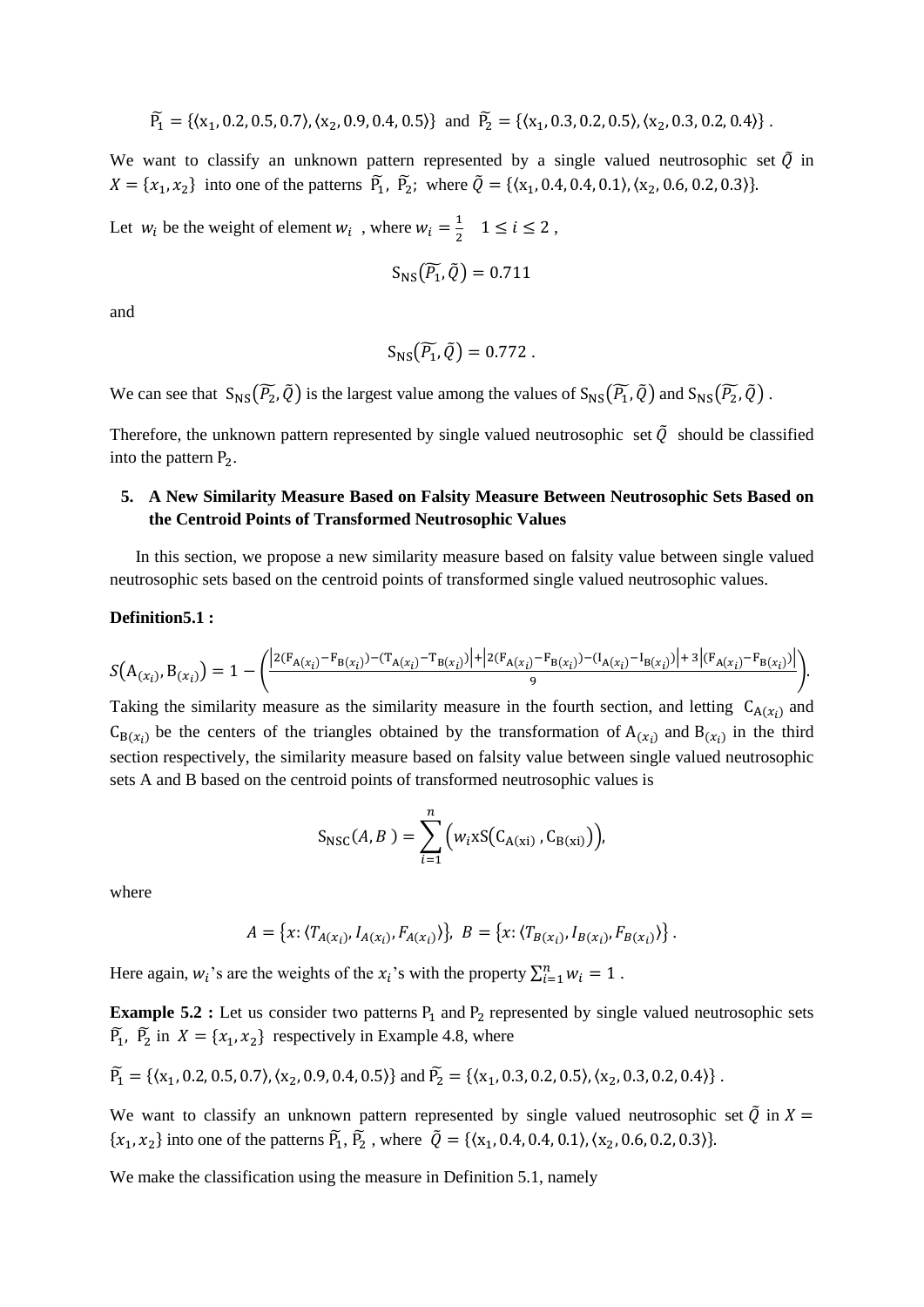$$
S_{\rm NSC}(A, B) = \sum_{i=1}^n \left( w_i \times S(C_{A(xi)}, C_{B(xi)}) \right).
$$

Also we find the  $C_{A(xi)}$ ,  $C_{B(xi)}$  centers according to the truth values.

Let  $w_i$  be the weight of element  $x_i$ ,  $w_i = \frac{1}{2}$  $\frac{1}{2}$ ; 1  $\leq i \leq 2$ .

 $\widetilde{P}_1$  x<sub>1</sub> = (0.2, 0.5, 0.7) transformed based on falsity value in Example 3.1.1  $C_{\widetilde{P_1}x_1} = (0.566, 0.633, 0.7)$ 

 $\widetilde{P}_1$  x<sub>2</sub> = (0.9, 0.4, 0.5) transformed based on falsity value in Example 3.1.1

$$
C_{\widetilde{P_1}x_2}=(0.7, 0.633, 0.5)
$$

 $\widetilde{P}_2$ x<sub>1</sub> = (0.3, 0.2, 0.5) transformed based on falsity value in Example 3.1.1  $(0.7, 0.7, 0.5)$ 

$$
C_{\widetilde{P_2}x_1} = (0.7, 0.7, 0.5)
$$

 $\widetilde{P}_2$  x<sub>2</sub> = (0.3, 0.2, 0.4) transformed based on falsity value in Example 3.1.1

$$
C_{\widetilde{P_2}X_2} = (0.733, 0.7, 0.4)
$$

 $\tilde{Q}_{x_1} = \langle x_1, 0.4, 0.4, 0.1 \rangle$  transformed based on falsity value in Section 3.1

 $C_{\tilde{Q}x_1} = (0.6, 0.8, 0.1)$  (second group)

 $\tilde{Q}_{x_2} = \langle x_2, 0.6, 0.2, 0.3 \rangle$  transformed based on truth falsity in Section 3.1

 $C_{\tilde{Q}x_2} = (0.666, 0.6, 0.3)$  (second group)

$$
S_{NSC}(\tilde{P_1}, \tilde{Q}) = 0.67592
$$

$$
S_{NSC}(\tilde{P_2}, \tilde{Q}) = 0.80927
$$

Therefore, the unknown pattern Q, represented by a single valued neutrosophic set based on truth value is classified into pattern  $P_2$ .

**Example 5.3 :** Let us consider two patterns  $P_1$  and  $P_2$  of example 4.8, represented by single valued neutrosophic sets  $\tilde{P}_1$ ,  $\tilde{P}_2$ , in  $X = \{x_1, x_2\}$  respectively, where

 $\widetilde{P_1} = \{ \langle x_1, 0.2, 0.5, 0.7 \rangle, \langle x_2, 0.9, 0.4, 0.5 \rangle \}$  and  $\widetilde{P_2} = \{ \langle x_1, 0.3, 0.2, 0.5 \rangle, \langle x_2, 0.3, 0.2, 0.4 \rangle \}$ .

We want to classify an unknown pattern represented by the single valued neutrosophic set  $\tilde{Q}$  in  $X = \{x_1, x_2\}$  into one of the patterns  $\tilde{P_1}$ ,  $\tilde{P_2}$ , where  $\tilde{Q} = \{\langle x_1, 0.4, 0.4, 0.1 \rangle, \langle x_2, 0.6, 0.2, 0.3 \rangle\}$ .

We make the classification using the measure in Definition 5.1, namely

$$
S_{\rm NSC}(A, B) = \sum_{i=1}^{n} \Big( w_i x S\big( C_{A(xi)}, C_{B(xi)} \big) \Big).
$$

Also we find the  $C_{A(xi)}$ ,  $C_{B(xi)}$  centers according to the indeterminancy values.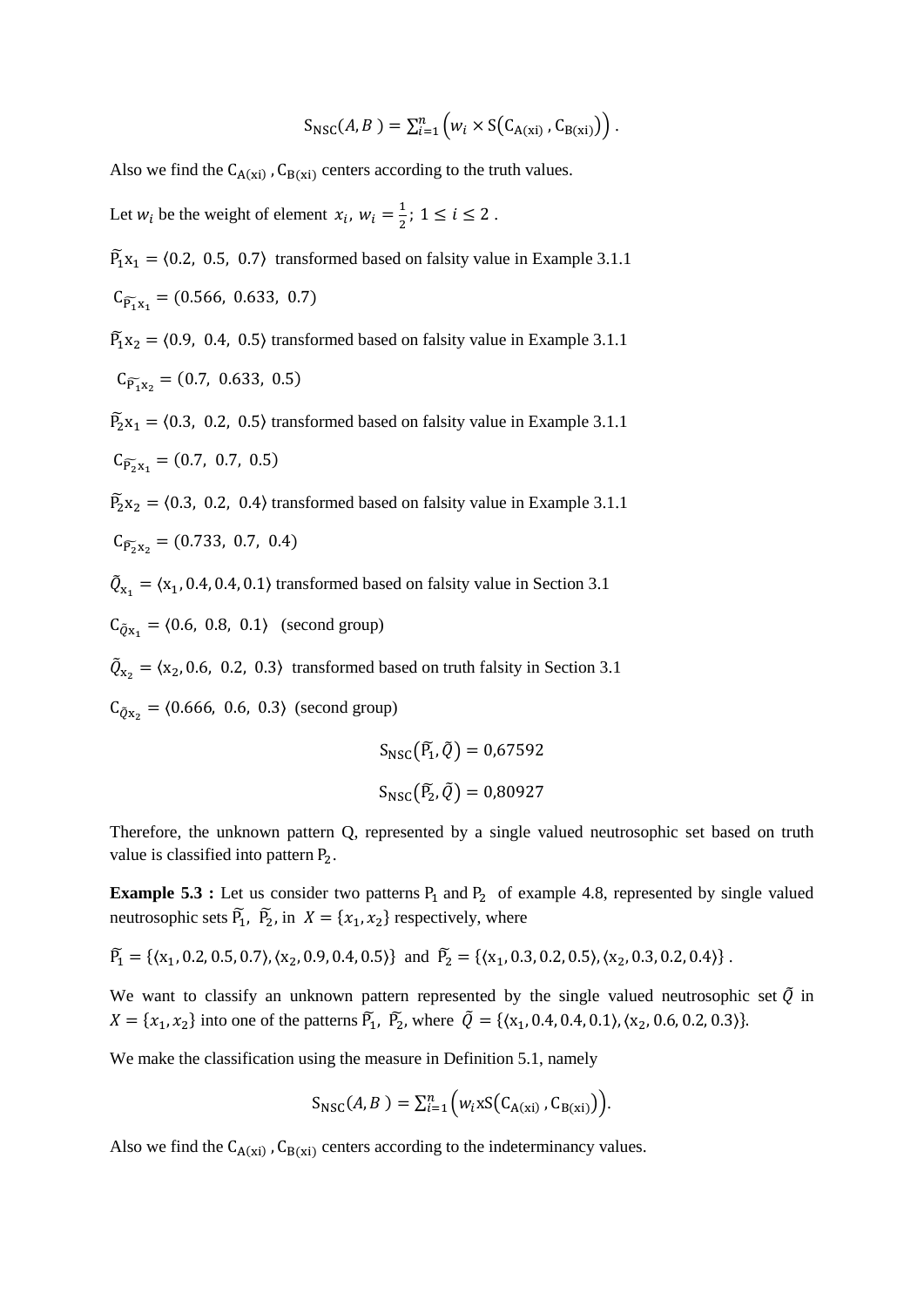Let  $w_i$  be the weight of element  $x_i$ ,  $w_i = \frac{1}{2}$  $\frac{1}{2}$ ; 1  $\leq i \leq 2$ .

 $\widetilde{P}_1$  x<sub>1</sub> = (0.2, 0.5, 0.7) transformed based on falsity value in Example 3.2.1  $C_{\widetilde{P_1}x_1} = (0.766, 0.633, 0.7)$ 

 $\widetilde{P}_1$  x<sub>2</sub> = (0.9, 0.4, 0.5) transformed based on falsity value in Example 3.2.1  $C_{\widetilde{P_1}x_2} = (0.766, 0.633, 0.5)$ 

 $\widetilde{P}_2$ x<sub>1</sub> = (0.3, 0.2, 0.5) transformed based on falsity value in Example 3.2.1

 $C_{\widetilde{P_2}x_1} = (0.633, 0.9, 0.5)$ 

 $\widetilde{P}_2$  x<sub>2</sub> = (0.3, 0.2, 0.4) transformed based on falsity value in Example 3.2.1

 $C_{\widetilde{P_2}x_2} = (0.666, 0.7, 0.4)$ 

 $\tilde{Q}_{x_1} = \langle x_1, 0.4, 0.4, 0.1 \rangle$  transformed based on falsity value in Section 3.2

 $C_{\tilde{Q}x_1} = (0.6, 0.8, 0.1)$  (second group)

 $\tilde{Q}_{x_2} = \langle x_2, 0.6, 0.2, 0.3 \rangle$  transformed based on truth falsity in Section 3.2

 $C_{\tilde{Q}x_2} = \langle 0.7, 0.666, 0.3 \rangle$  (first group)

$$
S_{NSC}(\tilde{P_1}, \tilde{Q}) = 0.67592
$$

$$
S_{NSC}(\tilde{P_2}, \tilde{Q}) = 0.80927
$$

Therefore, the unknown pattern Q, represented by a single valued neutrosophic set based on indeterminacy value is classified into pattern P<sub>2</sub>.

**Example 5.4:** Let us consider in example 4.8, two patterns  $P_1$  and  $P_2$  represented by single valued neutrosophic sets  $\tilde{P}_1$ ,  $\tilde{P}_2$  in  $X = \{x_1, x_2\}$  respectively, where

 $\widetilde{P_1} = \{(x_1, 0.2, 0.5, 0.7), (x_2, 0.9, 0.4, 0.5)\}$  and  $\widetilde{P_2} = \{(x_1, 0.3, 0.2, 0.5), (x_2, 0.3, 0.2, 0.4)\}$ .

We want to classify an unknown pattern represented by single valued neutrosophic set  $\tilde{O}$  in  $x = \{x_1, x_2\}$  into one of the patterns  $\tilde{P_1}$ ,  $\tilde{P_2}$ , where  $\tilde{Q} = \{\langle x_1, 0.4, 0.4, 0.1 \rangle, \langle x_2, 0.6, 0.2, 0.3 \rangle\}$ .

We make the classification using the measure in Definition 5.1, namely

$$
S_{\rm NSC}(A, B) = \sum_{i=1}^{n} \left( w_i \, \text{SS}(C_{A(\text{xi})}, C_{B(\text{xi})}) \right).
$$

Also we find the  $C_{A(xi)}$ ,  $C_{B(xi)}$  centers according to the falsity values.

Let  $w_i$  be the weight of element  $x_i$ ,  $w_i = \frac{1}{2}$  $\frac{1}{2}$ ; 1  $\leq i \leq 2$ .

 $\widetilde{P}_1$  x<sub>1</sub> = (0.2, 0.5, 0.7) transformed based on falsity value in Example 3.3.1

$$
C_{\widetilde{P_1}x_1}=(0.766, 0.7, 0.7)
$$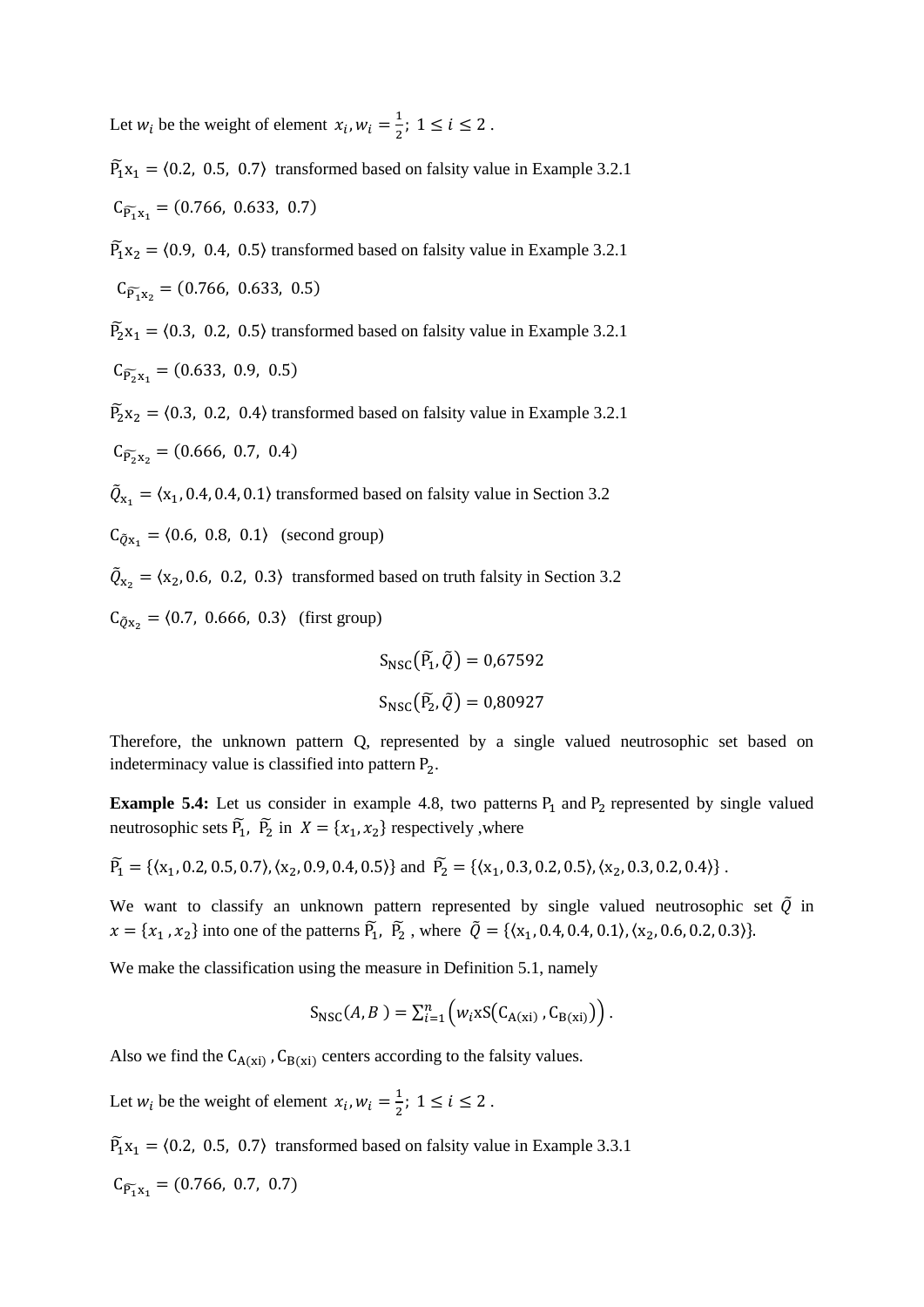$\widetilde{P}_1$  x<sub>2</sub> = (0.9, 0.4, 0.5) transformed based on falsity value in Example 3.3.1  $C_{\widetilde{P_1}x_2} = (0.766, 0.7, 0.5)$ 

 $\widetilde{P}_2$ **x**<sub>1</sub> = (0.3, 0.2, 0.5) transformed based on falsity value in Example 3.3.1  $C_{\widetilde{P_2}x_1} = (0.633, 0.7, 0.5)$ 

 $\widetilde{P}_2$  x<sub>2</sub> = (0.3, 0.2, 0.4) transformed based on falsity value in Example 3.3.1

 $C_{\widetilde{P_2}X_2} = (0.666, 0.733, 0.4)$ 

 $\tilde{Q}_{x_1} = \langle x_1, 0.4, 0.4, 0.1 \rangle$  transformed based on falsity value in Section 3.3

 $C_{\tilde{Q}X_1} = \langle 0.6, 0.6, 0.1 \rangle$  (first group)

 $\tilde{Q}_{x_2} = \langle x_2, 0.6, 0.2, 0.3 \rangle$  transformed based on truth falsity in Section 3.3

 $C_{\tilde{Q}x_2} = \langle 0.7, 0.666, 0.3 \rangle$  (third group)

$$
S_{NSC}(\tilde{P_1}, \tilde{Q}) = 0,7091
$$

$$
S_{NSC}(\tilde{P_2}, \tilde{Q}) = 0,8148
$$

Therefore, the unknown pattern Q, represented by a single valued neutrosophic set based on falsity value is classified into pattern  $P_2$ .

In Example 5.2, Example 5.3 and Example 5.4 , all measures according to truth, indeterminancy and falsity values give the same exact result.

### **References**

[1]K. Atanassov, Intuitionistic fuzzy sets, Fuzzy Sets Syst. (1986) 20:87–96

[2]L. A. Zadeh, Fuzzy sets, Inf Control, (1965), 8:338–353

[3] Smarandache F., A Unifying Field in logics, Neutrosophy: NeutrosophicProbability , Set and Logic, American Research Press (1998)

[4]Wang H., Smarandache F., Y. Q. Zhang, Sunderraman R, (2010) Single valued neutrosophic sets. Multispace Multistructure 4:410–413

[5] Ye J, (2014) ,Improved correlation coefficients of single valued neutrosophic sets and interval neutrosophic sets for multiple attribute decision making,J Intell Fuzzy Syst 27:24532462

[6] Broumi S, Smarandache F, Talea M, Bakali A (2016) An introduction to bipolar single valued neutrosophic graph theory. Appl Mech Mater 841:184–191

[7] Broumi S, Talea M, Bakali A, Smarandache F (2016) On bipolar single valued neutrosophic graphs. J New Theory 11:84–102

[8]Broumi S., Talea M., Bakali A., Smarandache F. (2016) Single valued neutrosophic graphs. J New Theory 10:86–101

[9]J. Ye, Single-valued neutrosophic similarity measures based on cotangent function and their application in the fault diagnosis of steam turbine. Soft Comput 1–9.(2015) doi:10.1007/ s00500-015- 1818-y

[10]I. Deli, Y. A. Subas, Multiple criteria decision making method on single valued bipolar neutrosophic set based on correlation coefficient similarity measure. In: International conference on